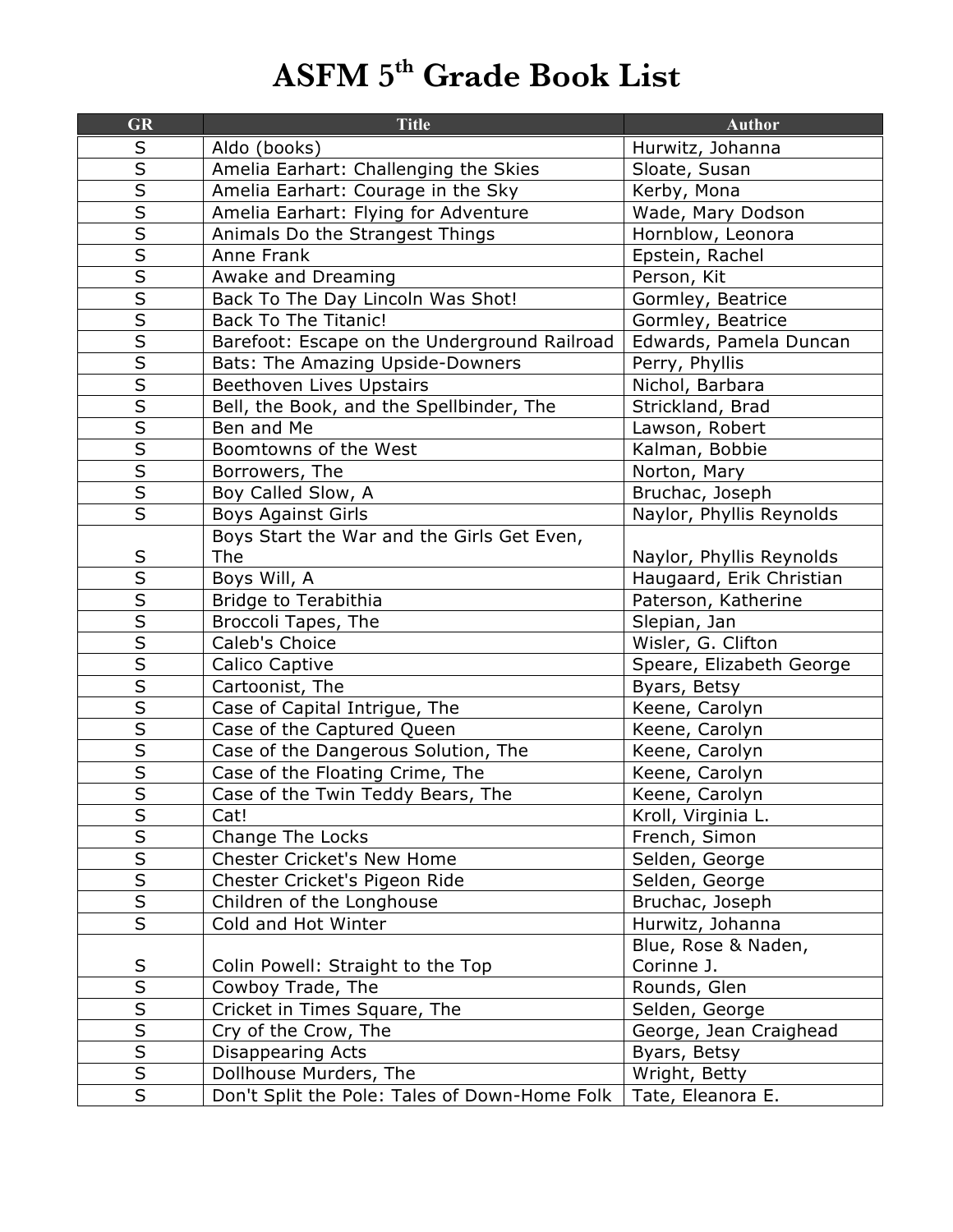|                         | Wi                                          |                            |
|-------------------------|---------------------------------------------|----------------------------|
| $\sf S$                 | Eagle Song                                  | Bruchac, Joseph            |
| $\sf S$                 | Earthquake!: A Story of Old San Francisco   | Kudlinski, Kathleen V.     |
| $\overline{\mathsf{S}}$ | Eat Up, Gemma                               | Hayes, Sarah               |
| $\overline{\mathsf{S}}$ | Eenie, Meamie, Murphy, NO!                  | McKenna, Colleen           |
| $\overline{\mathsf{s}}$ | Eleanor                                     | Cooney, Barbara            |
| $\sf S$                 | Eureka! It's an Airplane                    | Bendick, Jeanne            |
| $\overline{\mathsf{s}}$ | <b>Experiments with Heat</b>                | Walter, Oleksy             |
| $\overline{\mathsf{s}}$ | <b>Experiments with Magnets</b>             | Challand, Helen            |
| $\overline{\mathsf{S}}$ | Facing West: A Story of the Oregon Trail    | Kudlinski, Kathleen V.     |
| $\overline{\mathsf{S}}$ | Facts and Fun About the Presidents          | Sullivan, George           |
| $\overline{\mathsf{s}}$ | <b>Family Tree</b>                          | Ayres, Katherine           |
| $\overline{\mathsf{s}}$ | Felita                                      | Mohr, Nicholasa            |
| $\overline{\mathsf{S}}$ | Fifth Grade: Here Comes Trouble             | McKenna, Colleen           |
| $\overline{\mathsf{s}}$ | Fig Pudding                                 | McKenna, Colleen           |
|                         | Figure in the Shadows, The                  | Bellairs, John             |
| $\overline{S}$          | Finding Buck McHenry                        | Slote, Alfred              |
| $\overline{\mathsf{S}}$ | Fish Do the Strangest Things                | Hornblow, Leonora          |
| $\overline{\mathsf{S}}$ | Flying Flea, Callie, and Me, The            | Wallace, Carol & Bill      |
| $\overline{\mathsf{S}}$ | Friendship and the Gold Cadillac, The       | Taylor, Mildred            |
| $\overline{\mathsf{S}}$ | Friendship, The                             | Taylor, Mildred            |
|                         | From the Mixed-up Files of Mrs. Basil E.    |                            |
| $\sf S$                 | Frankwei                                    | Konigsburg, E.L.           |
| $\overline{\mathsf{S}}$ | Future-Telling Lady and Other Stories, The  | Berry, James               |
| $\overline{\mathsf{s}}$ | Gentle Annie: The true Story of the Nurse   | Shura, Mary Frances        |
| $\overline{\mathsf{S}}$ | Georgia O'Keefe                             | Turner, Robyn Montana      |
| $\overline{S}$          | Ghostmobile, The                            | Tapp, Kathy Kennedy        |
| $\overline{\mathsf{S}}$ | Gift-Giver, The                             | Hansen, Joyce              |
| $\overline{\mathsf{S}}$ | Glory Girl, The                             | Byars, Betsy               |
| $\overline{\mathsf{s}}$ | Gold Cadillac, The                          | Taylor, Mildred            |
| $\overline{\mathsf{S}}$ | Gold Dust Letters, The                      | Lisle, Janet Taylor        |
| $\overline{\mathsf{s}}$ | Good Master, The                            | Seredy, Kate               |
| S                       | Good-Bye My Wishing Star                    | Grove, Vicki               |
| $\overline{\mathsf{s}}$ | Grand Escape, The                           | Naylor, Phyllis Reynolds   |
| $\overline{\mathsf{S}}$ | Great Dimpole Oak, The                      | Lisle, Janet Taylor        |
| $\overline{\mathsf{S}}$ | <b>Great Expectations</b>                   | Dickens, Charles: Bullseye |
| $\overline{\mathsf{S}}$ | Great Gilly Hopkins, The                    | Paterson, Katherine        |
| $\overline{\mathsf{s}}$ | Guinea Pigs                                 | Hansen, Elvig              |
| $\overline{S}$          | Harry and Chicken                           | Sheldon, Dyan              |
| $\overline{\mathsf{S}}$ | Harry On Vacation                           | Sheldon, Dyan              |
| $rac{1}{s}$             | Harry the Explorer                          | Sheldon, Dyan              |
|                         | Hey World, Here I Am!                       | Little, Jean               |
| $\sf S$                 | Hiroshima                                   | Yep, Laurence              |
| $\overline{\mathsf{S}}$ | Home for the Howl-idays                     | Regan, Dian Curtis         |
| $\overline{S}$          | House in the Snow, The                      | Engh, M.J.                 |
| $\overline{\mathsf{S}}$ | House with a Clock in its Walls, The        | Bellairs, John             |
| $\overline{\mathsf{S}}$ | I Am the Ice Worm                           | Easley, Mary Ann           |
| $\overline{\mathsf{S}}$ | I Was a Sixth Grade Alien                   | Coville, Bruce             |
| S                       | In the Year of the Boar and Jackie Robinson | Lord, Bette Bao            |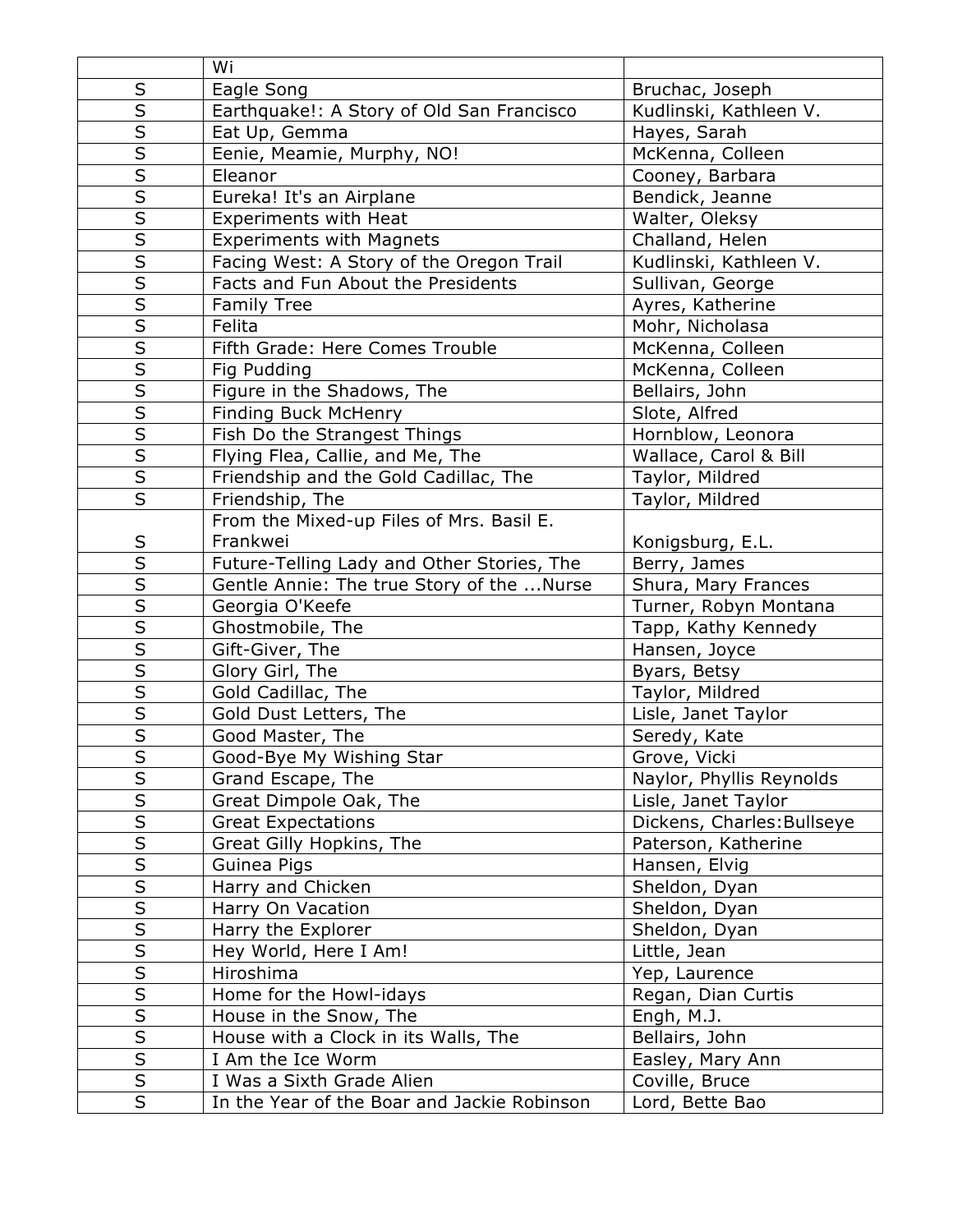| $\sf S$                                            | Insects Do the Strangest Things               | Hornblow, Leonora              |
|----------------------------------------------------|-----------------------------------------------|--------------------------------|
| $\overline{\mathsf{s}}$                            | It's Not Easy Being George                    | Smith, Janice Lee              |
|                                                    | Jackie Robinson and the Breaking of the Color |                                |
| $\sf S$                                            | Bar                                           | Shorto, Russell                |
| $\overline{s}$                                     | Journey                                       | MacLachlan, Patricia           |
|                                                    | Journey                                       | MacLachlan, Patricia           |
| $\overline{\mathsf{s}}$                            | Journey Home, The                             | Holland, Isabelle              |
| $\overline{\mathsf{s}}$                            | Journey to Jo'burg                            | Naidoo, Beverly                |
| $\overline{\mathsf{s}}$                            | Kid Power                                     | Pfeffer, Susan Beth            |
| $\overline{\mathsf{s}}$                            | Koko's Kitten                                 | Patterson, Francine            |
| $\overline{\mathsf{s}}$                            | Lamp from the Warlock's Tomb, The             | Bellairs, John                 |
| $\overline{\mathsf{s}}$                            | Letter, the Witch, and the Ring, The          | Bellairs, John                 |
| $\overline{\mathsf{s}}$                            | Letters from Rifka                            | Besse, Karen                   |
| $\overline{\mathsf{s}}$                            | Lewis & Clark: Explorers of the American West | Kroll, Steven                  |
| $\overline{\mathsf{s}}$                            | Lily's Crossing                               | Giff Patricia / Dell           |
| $\overline{\mathsf{s}}$                            | Little House on the Prairie                   | Wilder, Laura Ingalls          |
| $\overline{\mathsf{s}}$                            | Little Town on the Prairie                    | Wilder, Laura Ingalls          |
| $\overline{\mathsf{s}}$                            | Love Me, Love My Broccoli                     | Peters, Julie Anne             |
| $\overline{\mathsf{s}}$                            | Man From The Sky                              | Avi                            |
| $\overline{\mathsf{s}}$                            | Man Who Kept His Heart in a Bucket, The       | Levitin, Sonia                 |
| $\overline{\mathsf{S}}$                            | Mansion in the Mist, The                      | Bellairs, John                 |
| $\overline{\mathsf{s}}$                            | Martin Luther King Day                        | Lowery, Linda                  |
| $\overline{\mathsf{S}}$                            | Mary McLeod Bethune-Voice of Black Hope       | Meltzer. Milton                |
| $\overline{\mathsf{s}}$                            | Matilda                                       | Dahl, Roald                    |
| $\overline{\mathsf{s}}$                            | Me, Mop, and the Moondance Kid                | Myers, Walter Dean             |
| $\overline{\mathsf{s}}$                            | Mississippi Bridge                            | Taylor, Mildred                |
| $\overline{\mathsf{s}}$                            | Misty of Chincoteague                         | Henry, Marguerite              |
| $\overline{\mathsf{S}}$                            | Monster of the Year                           | Coville, Bruce                 |
|                                                    | More Perfect Union: The Story of Our          |                                |
| $rac{S}{S}$                                        | Constitutio                                   | Maestro, Betsy & Giulio        |
|                                                    | Morning Girl                                  | Dorris, Michael                |
| $\overline{\mathsf{s}}$                            | Mr. President: A Book of U.S. Presidents      | Sullivan, George               |
| $\overline{\mathsf{S}}$                            | My Life in Dog Years                          | Paulsen, Gary                  |
| $\overline{\mathsf{s}}$                            | My Sister Annie                               | Dodds, Bill                    |
| $\overline{\mathsf{S}}$<br>$\overline{\mathsf{S}}$ | My Teacher Flunked the Planet                 | Coville, Bruce                 |
|                                                    | My Teacher Fried My Brains                    | Coville, Bruce                 |
| $rac{S}{S}$                                        | My Teacher Glows in the Dark                  | Coville, Bruce                 |
| $\overline{\mathsf{s}}$                            | My Teacher Is an Alien                        | Coville, Bruce                 |
| $\overline{\mathsf{S}}$                            | Night Swimmers, The                           | Byars, Betsy                   |
| $\overline{\mathsf{S}}$                            | Night Without Stars, A<br>Off and Running     | Howe, James                    |
| $\overline{\mathsf{s}}$                            |                                               | Soto, Gary                     |
| $\overline{\mathsf{s}}$                            | Old Meadow, The                               | Selden, George                 |
| $\overline{\mathsf{S}}$                            | On My Honor                                   | Bauer, Marion Dane             |
| $\overline{\mathsf{s}}$                            | On the Way Home                               | Wilder, Laura Ingalls          |
| $\overline{\mathsf{s}}$                            | Once on this Island                           | Whelan, Gloria                 |
| $\overline{\mathsf{S}}$                            | One Giant Leap                                | Fraser, Mary Ann               |
| $\overline{\mathsf{s}}$                            | One-Eyed Cat                                  | Fox, Paula<br>Woodruff, Elvira |
| $\overline{S}$                                     | Orphan of Ellis Island, The                   |                                |
|                                                    | Out of Darkness: The Story of Louis Braille   | Freedman, Russell              |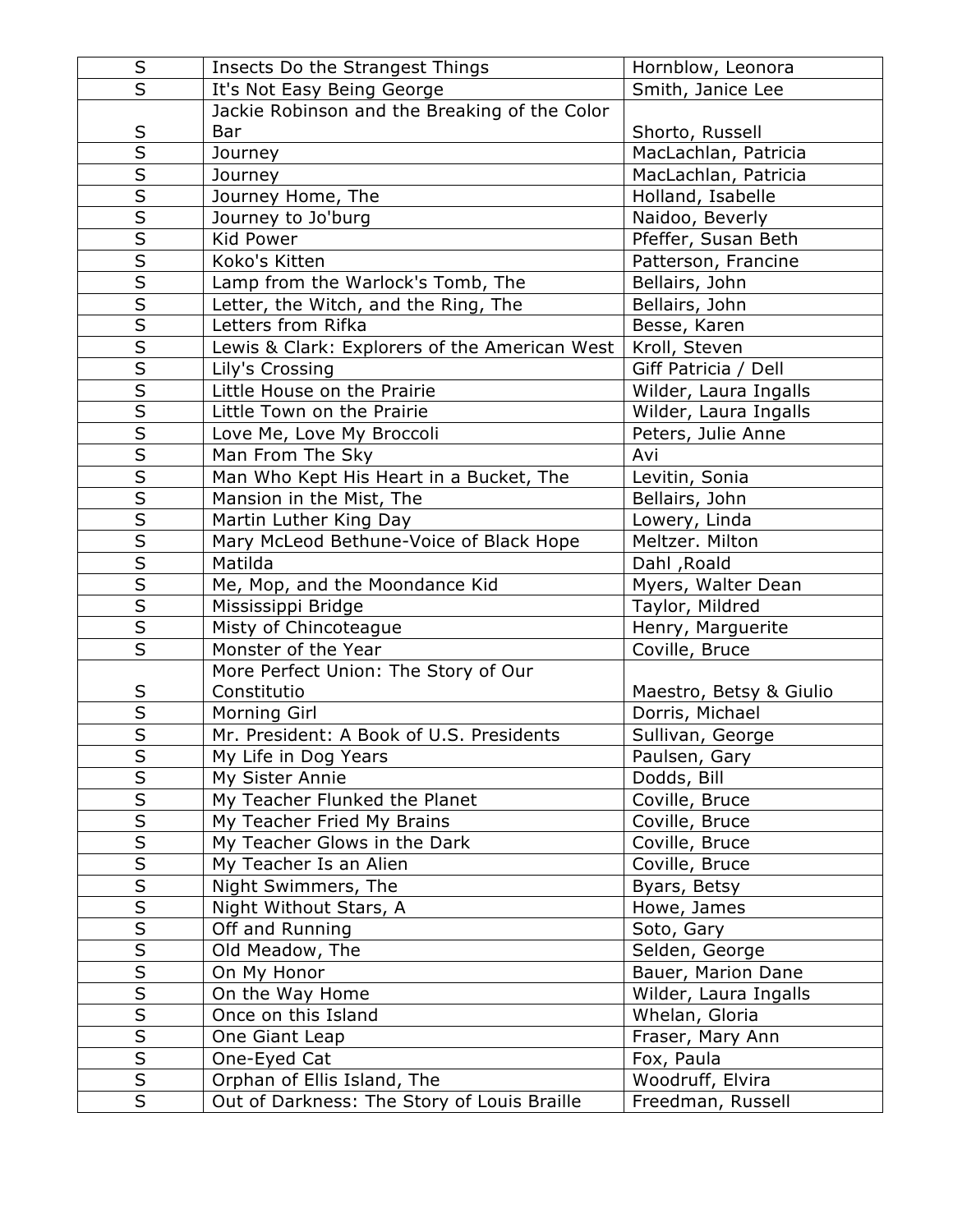| S                       | Owls in the Family                          | Mowat, Farley            |
|-------------------------|---------------------------------------------|--------------------------|
| $\overline{\mathsf{s}}$ | Phoebe the Spy                              | Griffin, Judith Berry    |
| $\overline{\mathsf{s}}$ | Picture Book of Harriet Tubman              | Adler, David             |
| $\overline{\mathsf{s}}$ | Pinballs. The                               | <b>Byars Betsy</b>       |
| $\overline{\mathsf{S}}$ | Plant That Ate Dirty Socks Goes Up in Space | McArthur, Nancy          |
| $\overline{\mathsf{s}}$ | Poppy                                       | Avi                      |
| $\overline{\mathsf{s}}$ | Poppy and Rye                               | Avi                      |
| $\overline{\mathsf{s}}$ | Pow Wow Summer                              | Rendon, Marcie R.        |
|                         | Puppies, Dogs, and Blue Northers            | Paulsen, Gary            |
| $\overline{\mathsf{s}}$ | Rain Forest Secrets                         | Dorros, Arthur           |
| $\overline{\mathsf{s}}$ | Rairarubia                                  | Adams, W. Royce          |
|                         | Red Means Good Fortune:  San Fran China     |                          |
| S                       | Town                                        | Goldin, Barbara Diamond  |
| $\overline{\mathsf{s}}$ | Remembering Box, The                        | Clifford, Eth            |
| $\overline{\mathsf{s}}$ | Reptiles Do the Strangest Things            | Hornblow, Leonora        |
| $\overline{\mathsf{s}}$ | Rescuers, The                               | Sharp, Margery           |
| $\overline{\mathsf{s}}$ | River Ran Wild, A                           | Cherry, Lynne            |
| $\overline{\mathsf{s}}$ | Rough-Faced Girl, The                       | Martin, Rafe             |
| $\overline{\mathsf{s}}$ | Samuel's Choice                             | Berleth, Richard         |
| $\overline{\mathsf{s}}$ | Searching For Laura Ingalls Wilder          | Lasky, Kathryn           |
| $\overline{\mathsf{S}}$ | <b>Seedfalks</b>                            | Fleischman, Paul         |
| $\overline{\mathsf{s}}$ | Seventh Grade Weirdo                        | Wardlaw, Lee             |
| $\overline{\mathsf{s}}$ | Sideways Arithmetic from Wayside School     | Sachar, Louis            |
| $\overline{\mathsf{s}}$ | Sideways Stories from Wayside School        | Sachar, Louis            |
| $\overline{\mathsf{S}}$ | Sister Sister Homegirl on the Range         | Quin-Harkin, Janet       |
| $\overline{\mathsf{S}}$ | Sixth Grade Can Really Kill You             | DeClements, Barthe       |
| $\overline{\mathsf{s}}$ | Sixth Grade Secrets                         | Sachar, Louis            |
| $rac{S}{S}$             | Smartest Man in Ireland, The                | Hunter, Mollie           |
|                         | Smoky the Cow Horse                         | James, Will              |
| $\overline{\mathsf{S}}$ | Song of the Trees                           | Taylor, Mildred          |
| $\overline{\mathsf{s}}$ | Spirit Quest                                | Sharpe, Susan            |
| $\overline{\mathsf{s}}$ | Star Fisher, The                            | Yep, Laurence            |
|                         | Story of Harriet Tubman, The: Conductor of  |                          |
| S                       | the                                         | McMullan, Kate           |
|                         | Story of Muhammad Ali: Heavyweight          |                          |
| S                       | Champion                                    | Denenberg, Barry         |
| $\overline{\mathsf{s}}$ | Story of the White House, The               | Waters, Kate             |
| $rac{\overline{S}}{S}$  | Sugaring Season (Making Maple Syrup)        | Burns, Diane             |
|                         | <b>Sugaring Time</b>                        | Lasky, Kathryn           |
| $\overline{\mathsf{S}}$ | Sweet Clara and the Freedom Quilt           | Hopkinson, Deborah       |
| $\overline{\mathsf{S}}$ | Taking Care of Terrific                     | Lowry, Lois              |
|                         | <b>Taking Sides</b>                         | Soto, Gary               |
|                         | Tales from the Homeplace: Adventures of a   |                          |
| S                       | <b>Texas</b>                                | Burandt, H. and Dale, S. |
|                         |                                             | Ringold, E, Freeman,     |
| S                       | Talking to Faith Ringgold                   | L.&Roucher,              |
| $\overline{\mathsf{S}}$ | This Can't Be Happening at Macdonald Hall   | Korman, Gordon           |
| $\overline{\mathsf{S}}$ | Thunder At Gettysburg                       | Gauch, Patricia Lee      |
| $\overline{\mathsf{s}}$ | <b>Time Benders</b>                         | Paulsen, Gary            |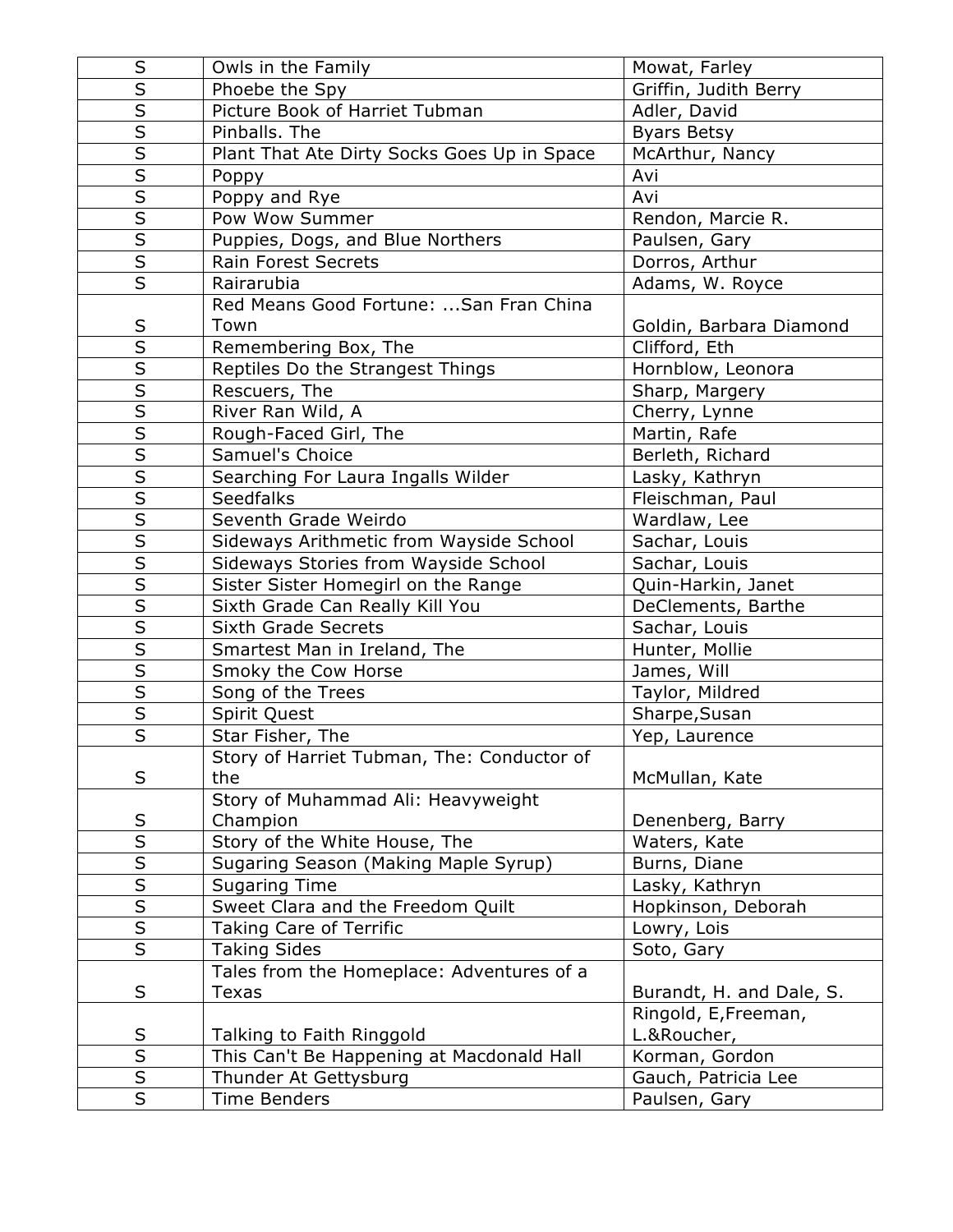| $\sf S$                 | Time for Andrew                             | Hahn, Mary               |
|-------------------------|---------------------------------------------|--------------------------|
| $\overline{S}$          | Too Soon to Say Goodbye                     | Kent, Deborah            |
| $\overline{\mathsf{s}}$ | Travels with Rainie Marie                   | Martin, Patricia         |
| $\overline{\mathsf{S}}$ | Treasure of Alpheus Winterborn, The         | Bellairs, John           |
| $\overline{\mathsf{S}}$ | Treasury of Pirate Stories, A               | Bradman, Tony            |
| $\overline{\mathsf{S}}$ | <b>Trouble River</b>                        | Byars, Betsy             |
| $\overline{\mathsf{s}}$ | <b>True Confessions</b>                     | Tashjian, Janet          |
| $\overline{\mathsf{S}}$ | <b>Tucket's Gold</b>                        | Paulsen, Gary            |
| $\overline{\mathsf{s}}$ | Tucket's Ride                               | Paulsen, Gary            |
| $\overline{\mathsf{s}}$ | Twinkie Squad, The                          | Korman, Gordon           |
|                         | Two Tickets to Freedom: The True Story of   |                          |
| $rac{S}{S}$             | Ellen                                       | Freedman, Florence       |
|                         | US and Uncle Fraud                          | Lowry, Lois              |
| $\overline{\mathsf{S}}$ | Van Gogh Cafe, The                          | Rylant, Cynthia          |
| $\overline{\mathsf{s}}$ | Voyage of the Frog, The                     | Paulsen, Gary            |
|                         | War Dog Heroes: True Stories of Dog Courage |                          |
| $rac{S}{S}$             | in                                          | Sanderson, Jeannette     |
|                         | War With Grandpa, The                       | Kimmel Smith, Robert     |
| $\overline{S}$          | Wayside School is Falling Down              | Sachar, Louis            |
|                         | Where Do You Think You're Going,            |                          |
| $rac{S}{S}$             | Christopher                                 | Fritz, Jean              |
|                         | Which Witch?                                | Ibbotson, Eva            |
| $\overline{\mathsf{s}}$ | William Problem, The                        | Baker, Barbara           |
| $\overline{\mathsf{S}}$ | Witch of Fourth Street, The                 | Levoy, Myron             |
| $\overline{\mathsf{s}}$ | Yeh-Shen                                    | Louie, Ai-Ling           |
| $\overline{\mathsf{s}}$ | Young Merlin Trilogy: Hobby                 | Yolen, Jane              |
| $\overline{\mathsf{S}}$ | Young Merlin Trilogy: Merlin                | Yolen, Jane              |
| $\overline{\mathsf{s}}$ | Young Merlin Trilogy: Passenger             | Yolen, Jane              |
| $\overline{\mathsf{S}}$ | Zucchini                                    | Dana, Barbara            |
| $\overline{\mathsf{T}}$ | 52 Days by Camel: My Sahara Adventure       | Raskin, Lawrence         |
| T                       | About The B'nai Bagels                      | Konigsburg, E. L.        |
| T                       | Abraham's Battle: A Novel of Gettysburg     | Banks, Sara Harrell      |
| $\bar{\mathsf{T}}$      | Addie's Dakota Winter                       | Lawlor, Laurie           |
|                         |                                             | Cornerstones of          |
| Τ                       | African-Americans in the Old West           | Freedom/Children's Press |
|                         |                                             | Cornerstones of          |
| T                       | Aftican-Americans in the Thirteen Colonies  | Freedom/Children's Press |
| $\overline{\top}$       | American Revolution, The                    | Bliven, Bruce Jr.        |
| Τ                       | An Early Winter                             | Bauer, Marion Dane       |
| T                       | Animorphs #4: The Message                   | Applegate, Catherine     |
| Τ                       | Are You There God? It's Me, Margaret.       | Blume, Judy              |
| T                       | Ashanti to Zulu                             | Musgrove, Margaret       |
|                         |                                             | Cornerstones of          |
| Τ                       | Assassination of Abraham Lincoln, The       | Freedom/Children's Press |
| T                       | Avi                                         | Markham, Lois            |
| T                       | Baby                                        | MacLachlan, Patricia     |
| T                       | Ballad of the Civil War, A                  | Stolz, Mary              |
| $\overline{\top}$       | Baseball in April                           | Soto, Gary               |
| T                       | Battle for Iwo Jima, The                    | Cornerstones of          |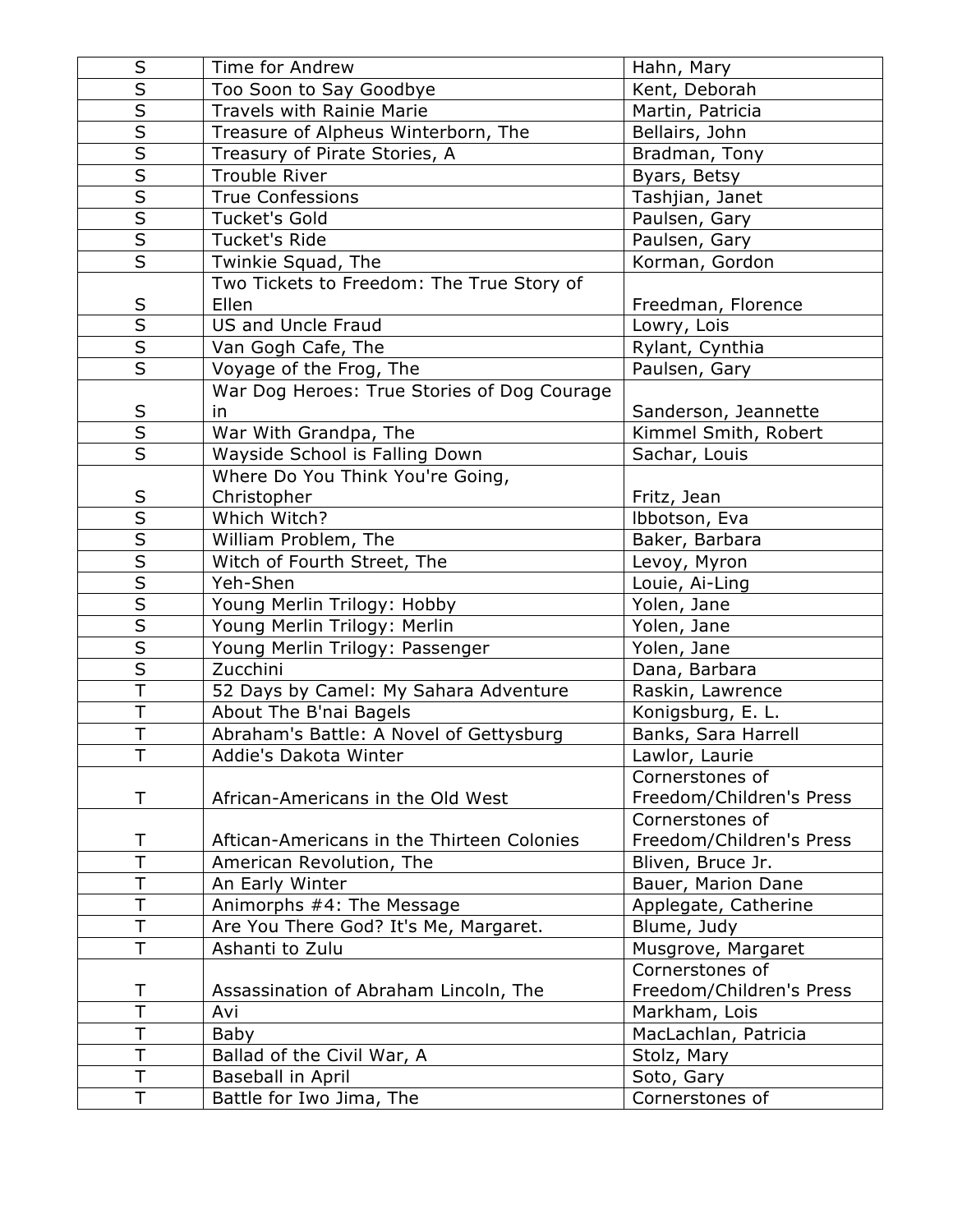|                         |                                                                        | Freedom/Children's Press         |
|-------------------------|------------------------------------------------------------------------|----------------------------------|
|                         |                                                                        | Cornerstones of                  |
| $\top$                  | Battle of Chancellorsville, The                                        | Freedom/Children's Press         |
|                         |                                                                        | Cornerstones of                  |
| T                       | Battle of the Alamo, The                                               | Freedom/Children's Press         |
|                         |                                                                        | Cornerstones of                  |
| T                       | Battle of the Little Bighorn, The                                      | Freedom/Children's Press         |
| $\overline{\top}$       | Bear Called Paddington, A                                              | Bond, Michael                    |
| $\top$                  | Bears' House, The                                                      | Sachs, Marilyn                   |
| $\top$                  | <b>Behind Rebel Lines</b>                                              | Reit, Seymour                    |
| $\top$                  | Better Brown Stories, The                                              | Ahlberg, Allan                   |
| $\top$                  | Big Lie, The: A True Story                                             | Leitner, Isabella                |
| $\top$                  | Birchbark House, The                                                   | Erdrich, Louise                  |
| T                       | <b>Black Stallion, The</b>                                             | Farley, Walter                   |
| $\top$                  | <b>Blackwater Swamp</b>                                                | Wallace, Bill                    |
| $\overline{\top}$       | <b>Blubber</b>                                                         | Blume, Judy                      |
| $\top$                  | <b>Blue Ice</b>                                                        | Salata, Estelle                  |
| $\overline{\top}$       | Bonanza Girl                                                           | Beatty, Patricia                 |
|                         | Book of Monsters: Tales to Give You the                                |                                  |
| $\top$                  | Creeps                                                                 | Coville, Bruce                   |
|                         | Book of Spine Tinglers: Tales To Make You                              |                                  |
| T                       | Shiver                                                                 | Coville, Bruce                   |
|                         |                                                                        | Knight/Adventures in             |
| Τ                       | Boston Tea Party: Rebellion in the Colonies                            | <b>Colonial America</b>          |
| $\overline{\top}$       | Boy                                                                    | Dahl, Roald                      |
| $\top$                  | <b>Bright Shadow</b>                                                   | Avi                              |
| $\top$                  | Broken Blade, The                                                      | Durbin, William                  |
| $\overline{\mathsf{T}}$ | Buck Stops Here, The                                                   | Provensen, Alice                 |
| T                       | Bud, Not Buddy                                                         | Curtis, Christopher Paul         |
| $\top$                  | Burning Questions of Bingo Brown                                       | Byars, Betsy                     |
| $\top$                  | California Gold Rush, The                                              | McNeer, May                      |
| $\top$                  | Canada Celebrates Multiculturalism                                     | Kalman, Bobbie                   |
| $\bar{T}$               | Canada: The Culture                                                    | Kalman, Bobbie                   |
| T                       | Canada: The Land                                                       | Kalman, Bobbie                   |
| $\top$                  | Canada: The People                                                     | Kalman, Bobbie                   |
| $\top$                  | Carolina Crow Girl                                                     | Hobbs, Valerie                   |
| T                       | Cassie Binegar                                                         | MacLachlan, Patricia             |
| $\top$                  | Children of Green Knowe, The                                           | Boston, L.M.                     |
| $\top$                  | China: The Culture                                                     | Kalman, Bobbie                   |
| T                       | China: The Land                                                        | Kalman, Bobbie                   |
| T                       | China: The People                                                      | Kalman, Bobbie                   |
|                         |                                                                        | Cornerstones of                  |
| Τ                       | Chisholm Trail, The                                                    | Freedom/Children's Press         |
| $\overline{\top}$       | Cleopatra                                                              | Stanley, Diane                   |
| Τ                       | Clothes & Crafts in Ancient Egypt                                      | Balkwill, Richard                |
|                         |                                                                        |                                  |
| $\top$                  | <b>Clothes &amp; Crafts in Ancient Greece</b>                          | Steele, Philip                   |
| T                       | Clothes & Crafts in Aztec Times                                        | Dawson, Imogen                   |
| $\top$<br>$\top$        | Clothes & Crafts in Roman Times<br>Clothes & Crafts in the Middle Ages | Steele, Philip<br>Dawson, Imogen |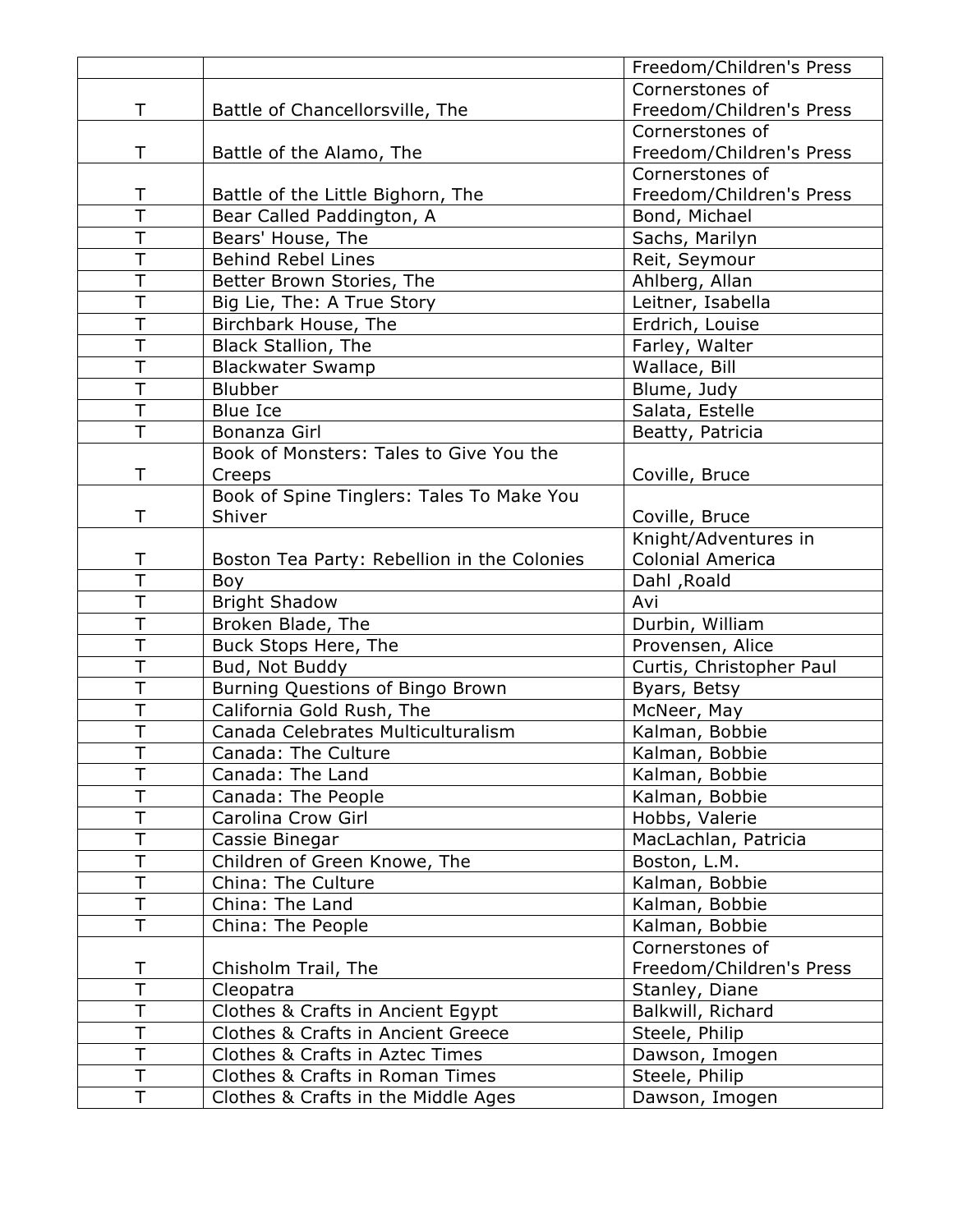| T                         | <b>Clothes &amp; Crafts in Victorian Times</b> | Steele, Philip           |
|---------------------------|------------------------------------------------|--------------------------|
| T                         | Cold As Ice                                    | Keene, Carolyn           |
| $\overline{\mathsf{T}}$   | Colonial Times from A to Z                     | Kalman, Bobbie           |
| T                         | Cousins                                        | Hamilton, Virginia       |
| $\overline{\top}$         | Cowboys                                        | Sandler, Martin W.       |
| $\overline{\top}$         | Cracker Jackson                                | Byars, Betsy             |
| $\overline{\mathsf{T}}$   | Crazy Fish                                     | Mazer, Norma Fox         |
|                           | Cut From the Same Cloth: American Women        |                          |
| Τ                         | of                                             | San Souci, Robert D.     |
| $\overline{\top}$         | Daily Life in a Plains Indian Village: 1868    | Terry, Michael Bad Hand  |
| $\overline{\top}$         | Danger on Parade                               | Keene, Carolyn           |
| $\overline{\mathsf{T}}$   | Danny, Champion of the World                   | Dahl, Roald              |
| $\overline{\mathsf{T}}$   | Dear Levi: Letters from the Overland Trail     | Woodruff, Elvira         |
|                           |                                                | Cornerstones of          |
| Τ                         | Declaration of Independence, The               | Freedom/Children's Press |
| $\overline{\overline{T}}$ | Defenders, The                                 | McGovern, Ann            |
| T                         | Devil's Highway, The                           | Applegate, Stan          |
|                           |                                                | Cornerstones of          |
| T                         | Disability Rights Movement, The                | Freedom/Children's Press |
|                           | Discovering Jupiter: The Amazing Collision in  |                          |
| Τ                         | Spac                                           | Berger, Melvin           |
| T                         | Double Life of Pocahontas, The                 | Fritz, Jean              |
| $\overline{\top}$         | Dove Is a Beau                                 | Yolen, Jane              |
| $\overline{\top}$         | Dr. Quinn Medicine Wornan                      | McKenna, Colleen         |
|                           |                                                | Cornerstones of          |
| $\top$                    | Dred Scott Decision, The                       | Freedom/Children's Press |
| $\overline{\top}$         | Earthquakes                                    | Simon, Seymour           |
| $\overline{\top}$         | Eclipses: Nature's Blackouts                   | Aronson, Billy           |
|                           |                                                | Cornerstones of          |
| Τ                         | Emancipation Proclamation, The                 | Freedom/Children's Press |
| $\overline{\top}$         | Everglades                                     | George, Jean Craighead   |
| T                         | Explorers: Women in Profile                    | Hacker, Carolotta        |
| $\overline{\mathsf{T}}$   | Family Under the Bridge                        | Carlson, Natalie         |
| T                         | Ferret In The Bedroom, Lizards In The Fridge   | Wallace, Bill            |
|                           |                                                | Cornerstones of          |
| Τ                         | <b>First Ladies</b>                            | Freedom/Children's Press |
| $\overline{\top}$         | <b>Flaming Arrows</b>                          | Steele, William          |
| T                         | Flying Free: America's First Black Aviators    | Hart, Philip S.          |
| T                         | Food & Feasts Between the Two World Wars       | Steele, Philip           |
| T                         | Food & Feasts In Ancient Egypt                 | Balkwill, Richard        |
| T                         | Food & Feasts In Ancient Greece                | Steele, Philip           |
| Τ                         | Food & Feasts In Ancient Rome                  | Steele, Philip           |
| $\overline{\top}$         | Food & Feasts In the Middle Ages               | Dawson, Imogen           |
| T                         | Food & Feasts In Tudor Times                   | Balkwill, Richard        |
| T                         | Food & Feasts With the Aztecs                  | Dawson, Imogen           |
| Τ                         | Food & Feasts With the Vikings                 | Marshall, James          |
| T                         | Forgotten Door, The                            | Key, Alexander           |
|                           |                                                | Cornerstones of          |
| Τ                         | Fort Sumter                                    | Freedom/Children's Press |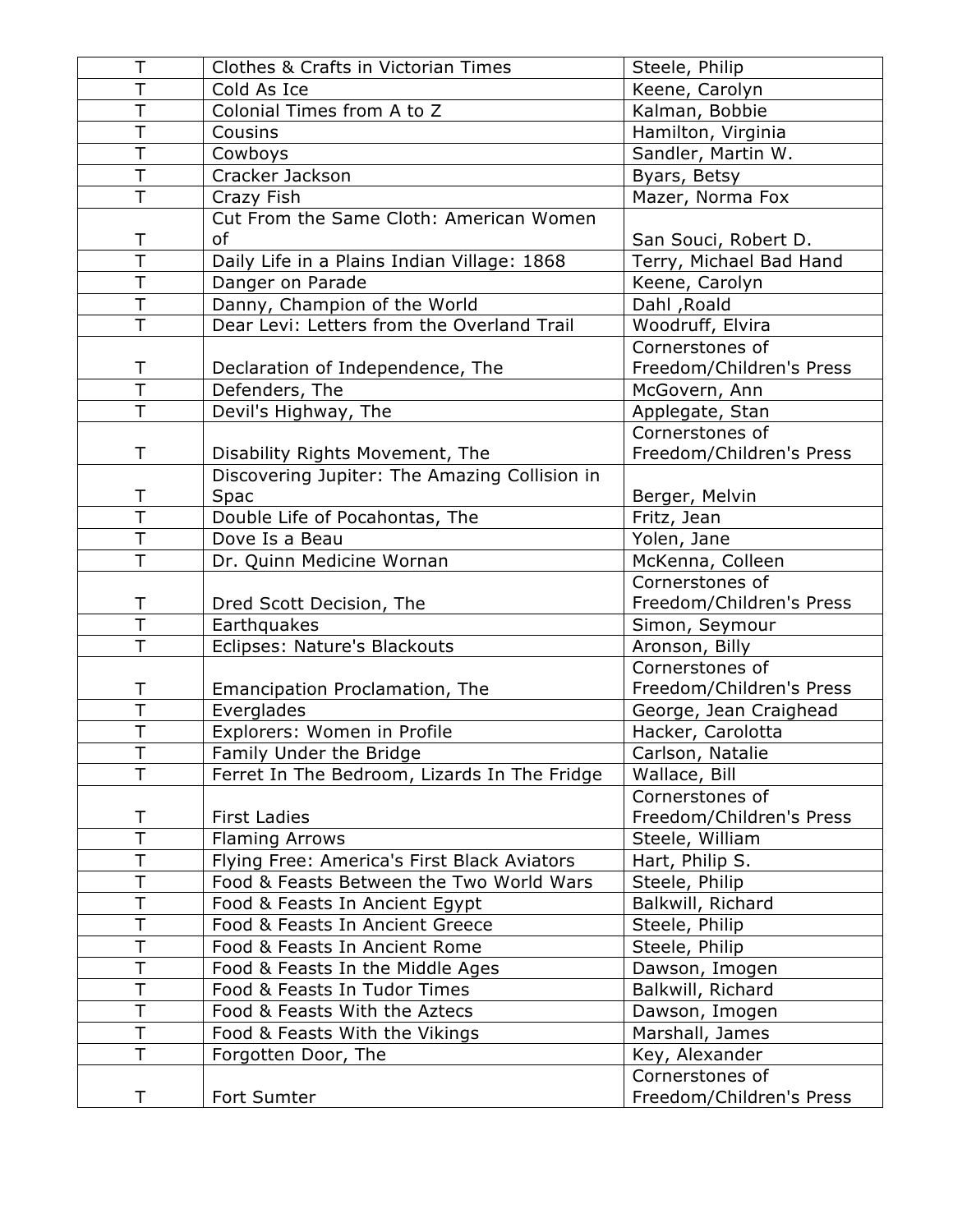| Τ                       | Frederick Douglass: Fights For Freedom        | Davidson, Margaret                |
|-------------------------|-----------------------------------------------|-----------------------------------|
| T                       | Freedom Songs                                 | Moore, Yvette                     |
| $\overline{\top}$       | Freshwater Pond, A                            | Small. Worlds                     |
| T                       | Friends, The                                  | Yumoto, Kazumi                    |
| $\overline{\top}$       | Frozen Man                                    | Getz, David                       |
| T                       | Fur, Feathers, and Flippers: How Animals Live | Lauber, Patricia                  |
| $\overline{\top}$       | Galaxies                                      | Simon, Seymour                    |
| $\overline{\mathsf{T}}$ | Gathering of Days, A                          | Blos, Joan                        |
| $\overline{\top}$       | Gentle Ben                                    | Morey, Walt                       |
|                         | Gentleman Outlaw and Me - Eli, The: A Story   |                                   |
| Τ                       | of                                            | Hahn, Mary                        |
| $\overline{\top}$       | George Washington's Socks                     | Woodruff, Elvira                  |
|                         |                                               | Cornerstones of                   |
| Τ                       | Gettysburg Address, The                       | Freedom/Children's Press          |
| $\overline{\top}$       | Gettysburg Address, The                       | Lincoln, Abraham                  |
| T                       | <b>Ghost Cadet</b>                            | Alphin, Elaine Marie              |
|                         | Girl Who Chased Away Sorrow, The: The Diary   |                                   |
| Τ                       | of                                            | Turner, Ann                       |
| $\overline{\top}$       | Glaciers                                      | Gallant, Roy/A First Book         |
| T                       | Going Home                                    | Mohr, Nicholasa                   |
| T                       | Going Solo                                    | Dahl, Roald                       |
| T                       | Good-Bye Marianne                             | Watts, Irene N.                   |
| $\overline{\top}$       | Goosebumps: It Came From Beneath the Sink     | Stine, R. L.                      |
|                         |                                               | Burgel, Paul H. & Hartwig,        |
| Τ                       | Gorillas                                      | М.                                |
| $\overline{\top}$       | Grandma Moses: Painter of Rural America       | O'Neal, Zibby                     |
| $\overline{\top}$       | Grandpa's Mountain                            | Reeder, Carolyn                   |
| T                       | <b>Gratefully Yours</b>                       | Buchanan, Jane                    |
|                         | Gravity: Simple Experiments for Young         |                                   |
| Τ                       | <b>Scientists</b>                             | White, Larry                      |
| $\overline{\top}$       | <b>Great African Americans in Business</b>    | Rediger, Pat                      |
| $\overline{\top}$       | Great African Americans in Civil Rights       | Rediger, Pat                      |
| T                       | Great African Americans in Entertainment      | Rediger, Pat                      |
| T                       | Great African Americans in Film               | Parker, Janice                    |
| T                       |                                               |                                   |
| Τ                       | Great African Americans in Government         | Dudley, Karen                     |
|                         | Great African Americans in History            | Hacker, Carlotta                  |
| T                       | Great African Americans in jazz               | Hacker, Carlotta                  |
| T                       | Great African Americans in Literature         | Rediger, Pat                      |
| T                       | Great African Americans in Music              | Rediger, Pat                      |
| T                       | Great African Americans in Sports             | Rediger, Pat                      |
| Τ                       | Great African Americans in the Arts           | Hacker, Carlotta                  |
| Τ                       | Great African Americans in the Olympics       | Hunter, Shaun                     |
| T                       | Great Brain at the Academy, The               | Fitzgerald, John D.               |
| T                       | Great Brain Does It Again, The                | Fitzgerald, John D.               |
| Т                       | Growing Up Stories                            | Byars, Betsy                      |
| T                       | Guests                                        | Dorris, Michael                   |
| Τ                       | Hannibal                                      | Green, Robert                     |
| T<br>T                  | Harriet the Spy<br>Haymeadow, The             | Fitzhugh, Louise<br>Paulsen, Gary |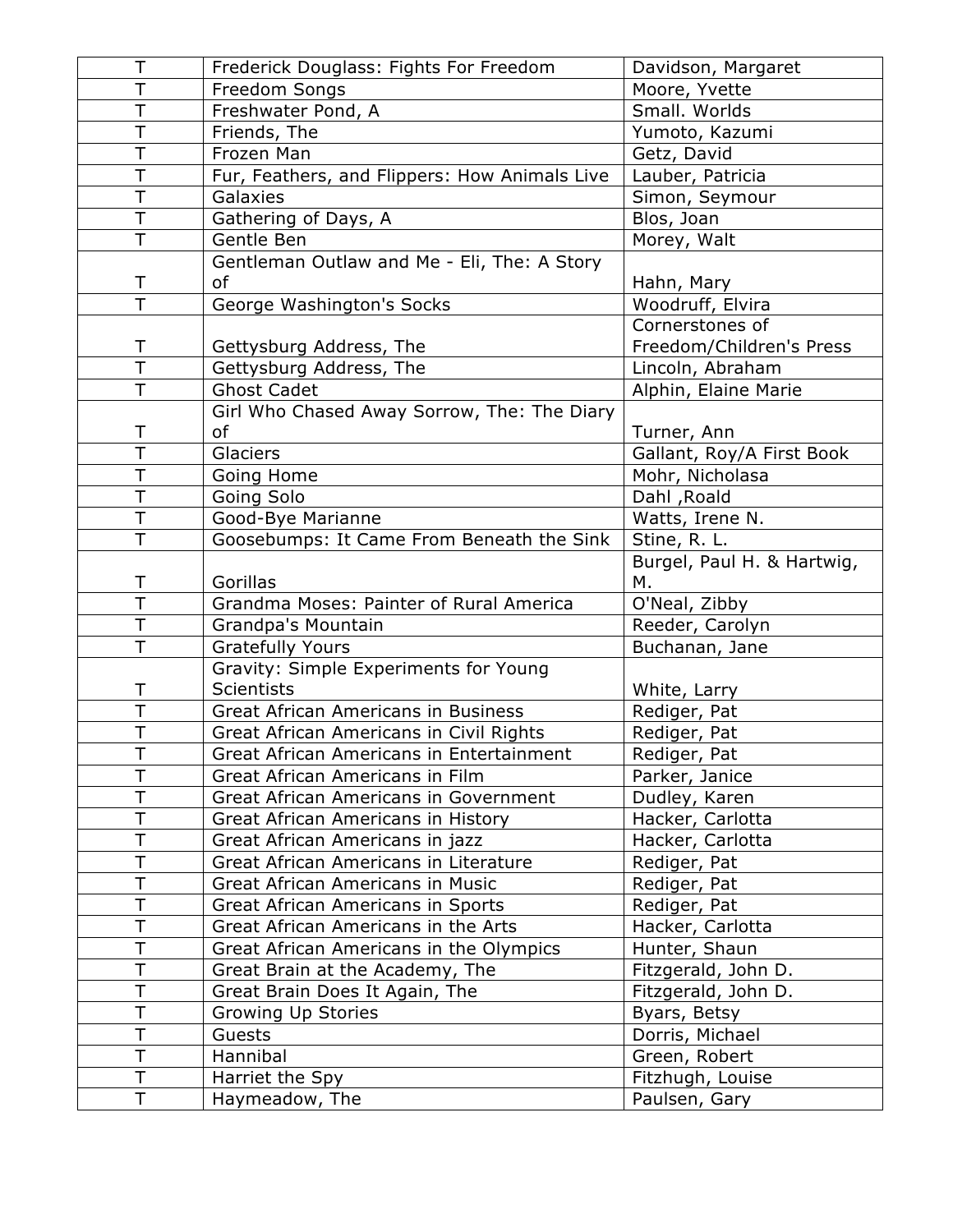| Τ                       | Henri Rousseau                                   | Rabott, Ernest            |
|-------------------------|--------------------------------------------------|---------------------------|
| Ť                       | Henry                                            | Bawden, Nina              |
| T                       | Here's to You, Rachel Robinson                   | Blume, Judy               |
| T                       | Horse and His Boy, The                           | Lewis, C. S.              |
| $\overline{\top}$       | Island Keeper                                    | Mazer, Harry              |
| T                       | Islander, The                                    | Rylant, Cynthia           |
| $\overline{\top}$       | It's Not the End of the World                    | Blume, Judy               |
| T                       | Jason's Gold                                     | Hobbs, Will               |
| $\overline{\top}$       | Jericho                                          | Hickman, Janet            |
| $\overline{\mathsf{T}}$ | Joey Pigza Swallowed the Key                     | Gantos, Jack              |
| $\overline{\top}$       | Journey to Nowhere                               | Auch, Mary Jane           |
| T                       | Jump!: The Adventures of Brer Rabbit             | Harris, Joel Chandler     |
| $\overline{\top}$       | Just As Long As We're Together                   | Blume, Judy               |
| T                       | Ken Griffey Jr. & Ken Griffey Sr.                | <b>Star Families</b>      |
| $\overline{\top}$       | Kid Who Ran For President, The                   | Gutman, Dan               |
|                         | Kids at Work: Lewis Hine and the Crusade         |                           |
| T                       | Against                                          | Freedman, Russell         |
| T                       | Leon's Story                                     | Tillage, Leon Walter      |
| T                       | Life in the Oceans: Animals, People, Plants      | Baker, Lucy               |
| $\overline{\top}$       | Life in the Rainforests: Animals, People, Plants | Baker, Lucy               |
| T                       | Light in the Storm, A                            | Hesse, Karen              |
| T                       | Lightning                                        | Kramer, Stephen           |
| $\overline{\top}$       | <b>Lizard Music</b>                              | Pinkwater, Daniel         |
| T                       | Lois Lowry                                       | Markham, Lois             |
| T                       | Loosing Joe's Place                              | Korman, Gordon            |
| $\overline{\top}$       | Lost Star: The Story of Amelia Earhart           | Lauber, Patricia          |
| T                       | Magician's Nephew, The                           | Lewis, C. S.              |
|                         |                                                  | Levine, Shar & Johnstone, |
| Τ                       | Magnet Book, The                                 | Leslie                    |
| $\overline{\top}$       | Man Who Was Poe, The                             | Avi                       |
| T                       | Marrying Malcolm Murgatroyd                      | Farrell, Marne            |
| $\overline{\top}$       | Martin Luther King                               | Bray, Rosemary L.         |
| T                       | Mathew Brady: Civil War Photographer             | Van Steenwyk, Elizabeth   |
|                         |                                                  | Greer, Gery and Ruddick,  |
| Τ                       | Max and Me and the Time Machine                  | <b>Bob</b>                |
| $\top$                  | Me and My Little Brain                           | Fitzgerald, John D.       |
| T                       | Meteors: The Truth Behind Shooting Stars         | Aronson, Billy            |
| T                       | Middle Moffat, The                               | Estes, Eleanor            |
| T                       | Middle Moffat, The                               | Estes, Eleanor            |
| T                       | Mississippi Bridge                               | Taylor, Mildred           |
| Τ                       | More Adventures of the Great Brain               | Fitzgerald, John D.       |
| T                       | Mr. Tucket                                       | Paulsen, Gary             |
| $\overline{\top}$       | Mummies and Their Mysteries                      | Wilcox, Charlotte         |
| T                       | Muscles: Our Muscular System                     | Simon, Seymour            |
|                         | My Brother Louis Measures Worms and Other        |                           |
| Τ                       | Loui                                             | Robinson, Barbara         |
| T                       | My Daniel                                        | Conrad, Pam               |
| T                       | My Hiroshima                                     | Morimoto, Junko           |
| T                       | My Life as a Fifth-Grade Comedian                | Levy, Eizabeth            |
|                         |                                                  |                           |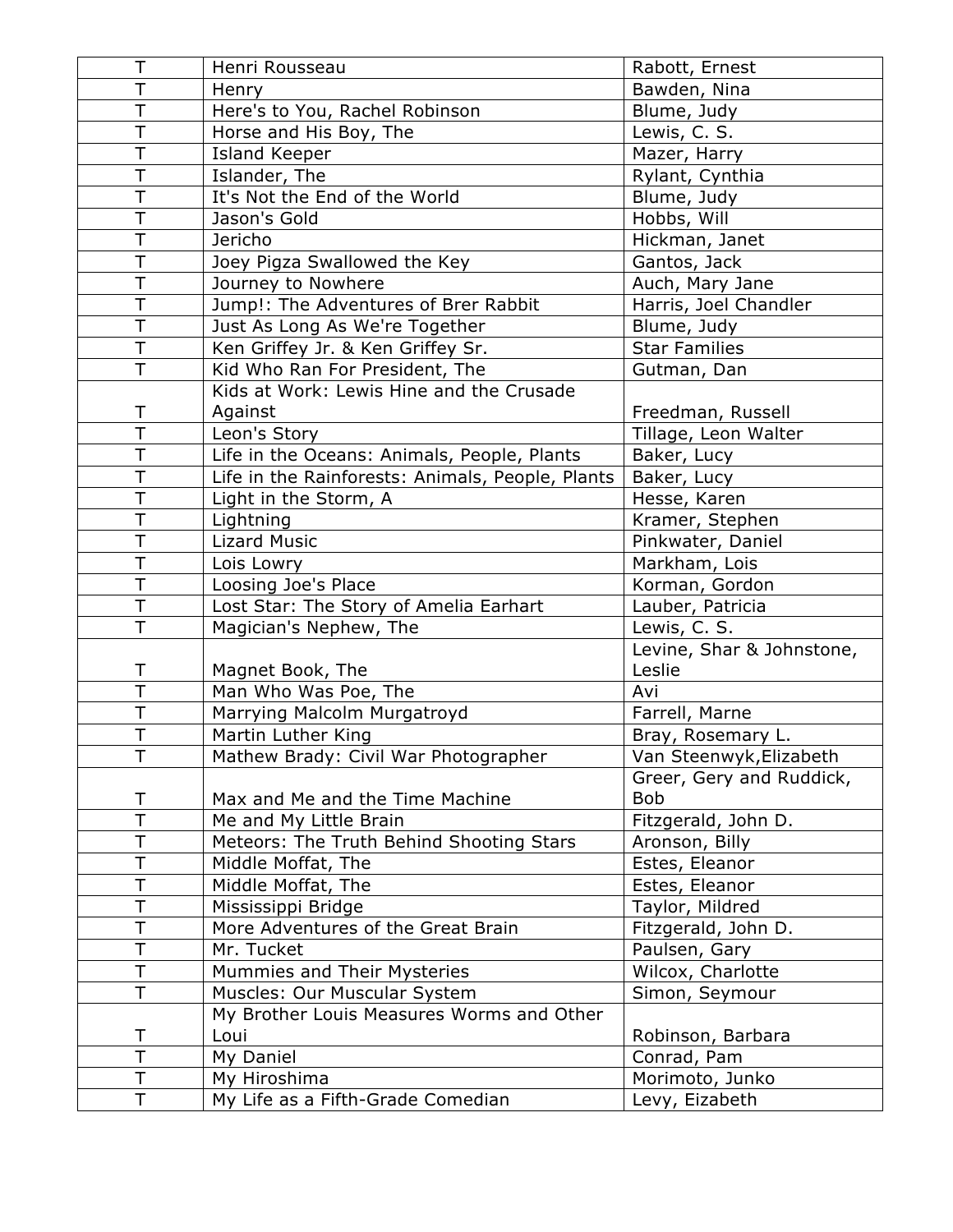| Τ                       | Natchez Under the Hill                            | Applegate, Stan            |
|-------------------------|---------------------------------------------------|----------------------------|
| T                       | Navajo's Long Walk                                | Bruchac, Joseph            |
| T                       | Never Say Quit                                    | Wallace, Bill              |
| $\overline{\top}$       | New York City                                     | Kent, Deborah              |
| $\top$                  | Night Journey, The                                | Lasky, Kathryn             |
| $\top$                  | <b>Nobel Prize Winners</b>                        | Hacker, Carlotta           |
| $\top$                  | Norman Rockwell                                   | Cohen, Joel H.             |
| $\overline{\top}$       | North Carolina                                    | Fradin, Dennis Brindell    |
| T                       | Obee & Mungedeech                                 | Martin, Trude              |
| $\overline{\top}$       | Ola Shakes It Up                                  | Hyppolite, Joanne          |
| T                       | On Board The Titanic                              | Tanaka, Shelley            |
| T                       | Our Teacher Is Missing                            | Mary Shura                 |
| $\top$                  | Paddle to the Sea                                 | Holling, Clancy            |
| $\overline{\top}$       | Picture of Freedom, A                             | McKissack, Patricia        |
| T                       | Pilgrims of Plimouth, The                         | Sewall, Marcia             |
| $\overline{\top}$       | Pioneers                                          | Sandler, Martin W.         |
| T                       | Poor Girl, Rich Girl                              | Wilson, Johnniece Marshall |
| $\overline{\top}$       | Preacher's Boy                                    | Paterson, Katherine        |
| $\top$                  | Quake!                                            | Cottonwood, Joe            |
| $\overline{\top}$       | Queen Eleanor                                     | Brooks, Polly Schoyer      |
| $\overline{\top}$       | Rabble Starkey                                    | Lowry, Lois                |
| $\mathsf T$             | Rat's Tale, A                                     | Seidler, Tor               |
| T                       | Return of the Great Brain, The                    | Fitzgerald, John D.        |
| $\overline{\mathsf{T}}$ | Rifle, The                                        | Paulsen, Gary              |
|                         | Runaway to Freedom: A Story of the                |                            |
|                         | Underground                                       | Smucker, Barbara           |
| T                       |                                                   |                            |
| T                       | S.O.S. Titanic                                    | Bunting, Eve               |
|                         |                                                   | Knight/Adventures in       |
| Τ                       | Salem Days: Life in a Colonial Seaport            | <b>Colonial America</b>    |
| T                       | Schernoff Discoveries, The                        | Paulsen, Gary              |
| $\overline{\top}$       | Second Mrs. Giaconda, The                         | Konigsburg, E. L.          |
| T                       | <b>Sees Behind Trees</b>                          | Dorris, Michael            |
| $\bar{T}$               | Sharks                                            | Simon, Seymour             |
| T                       | Shh! We're Writing the Constitution               | Fritz, Jean                |
| Τ                       | Sign of the Beaver                                | Speare, Elizabeth George   |
| T                       | Sing Down the Moon                                | Dell, Scott                |
| T                       | Sleepers, Wake                                    | Jacobs, Paul Samuel        |
| Т                       | Soldier Boy                                       | Burks, Brian               |
| T                       | Someone to Count On                               | Hermes, Patricia           |
| T                       | Something Upstairs                                | Avi                        |
| T                       | Sounder                                           | Armstrong, William         |
| Τ                       | Spring Fever!                                     | Lerangis, Peter            |
| T                       | Standing in the Light                             | Osborne, Mary Pope         |
| Τ                       | Steal Away                                        | Armstrong, Jennifer        |
| Τ                       | Summer to Die, A                                  | Lowry, Lois                |
| T                       | Susanna of the Alamo                              | Jakes, John                |
| T                       | Then Again, Maybe I Won't                         | Blume, Judy                |
| T                       | These Lands Are Ours: Tecumseh's Fight For<br>the | Connell, Kate              |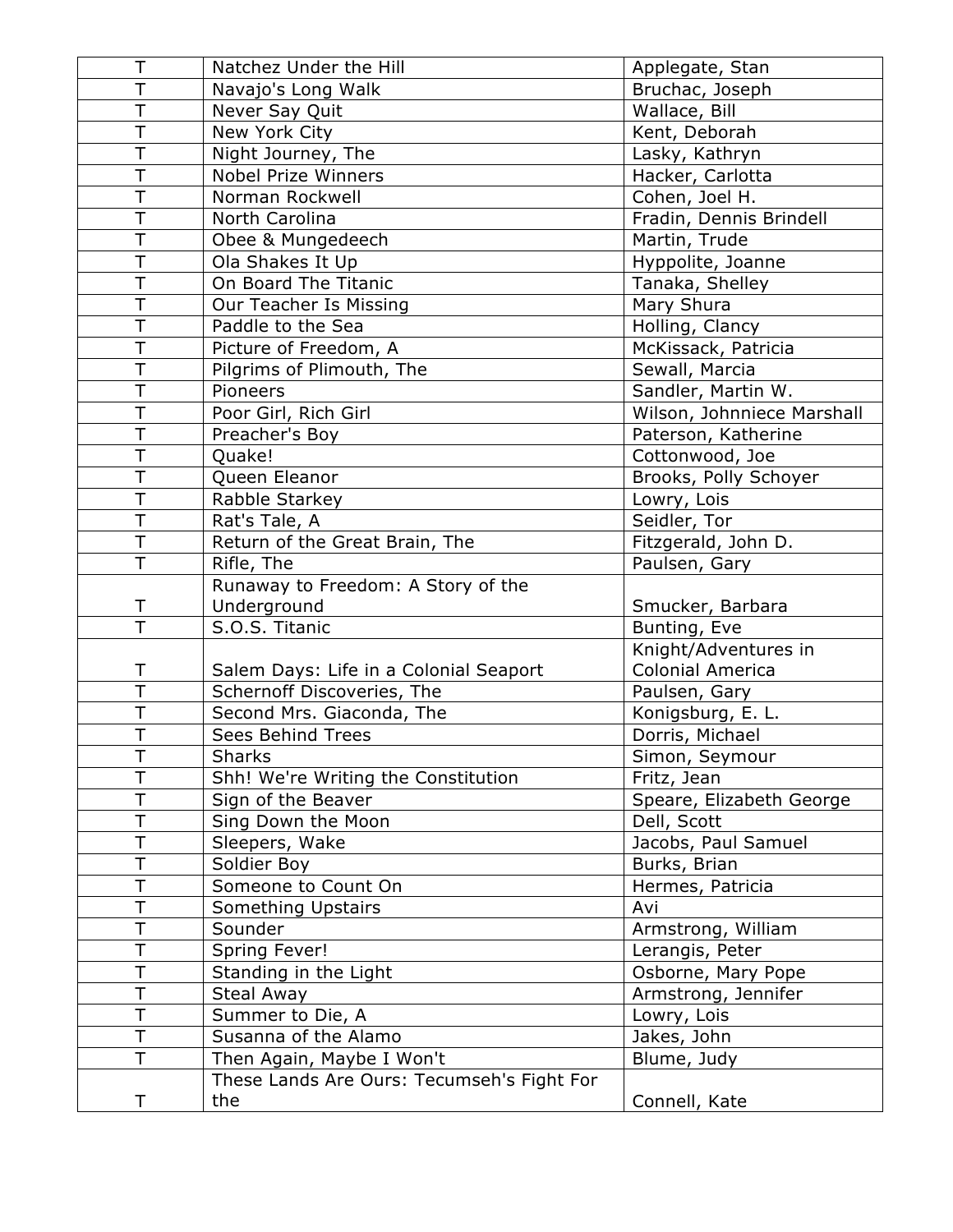| Τ                       | <b>Throwing Shadows</b>                   | Konigsburg, E. L.        |
|-------------------------|-------------------------------------------|--------------------------|
| $\overline{\mathsf{T}}$ | Time Apart, A                             | Stanley, Diane           |
| T                       | Titanic Sinks!, The                       | Conklin, Thomas          |
| $\overline{\top}$       | Toliver's Secret                          | Brady, Esther Wood       |
| T                       | Tom, Babette, & Simon                     | Avi                      |
| T                       | Toothpaste Millionaire, The               | Merrill, Jean            |
| T                       | Tracker                                   | Paulsen, Gary            |
| $\overline{\mathsf{T}}$ | <b>Trout Summer</b>                       | Conly, Jane Leslie       |
| T                       | Turn Homeward, Hannalee                   | Beatty, Patricia         |
| $\overline{\top}$       | Two Under Par                             | Henkes, Kevin            |
| T                       | <b>Volcanoes and Earthquakes</b>          | Lauber, Patricia         |
| T                       | <b>Vulpes The Red Fox</b>                 | George, Jean Craighead   |
| T                       | Wainscott Weasel, The                     | Seidler, Tor             |
| $\overline{\top}$       | Wanted: Mud Blossom                       | Byars, Betsy             |
| $\overline{\mathsf{T}}$ | Watsons Go to Birmingham, the             | Curtis, Christopher Paul |
| $\overline{\top}$       | Well, The                                 | Taylor, Mildred          |
| T                       | Werewolf Chronicles, The                  | Philbrick, W. R.         |
| $\overline{\mathsf{T}}$ | What Jamie Saw                            | Coman, Carolyn           |
| T                       | Who Was that Masked Man, Anyway?          | Avi                      |
|                         | Wind in the Willows                       | Grahame, Kenneth/        |
| Τ                       |                                           | <b>Bantam</b>            |
| $\overline{\top}$       | Wish Giver, The                           | Brittain, Bill           |
| T                       | Wish on a Unicorn                         | Hesse, Karen             |
| T                       | Woodsong                                  | Paulsen, Gary            |
| $\overline{\top}$       | You Shouldn't Have to Say Good-bye        | Hermes, Patricia         |
| T                       | Zlata's Diary: A Child's Life in SArajevo | Filipovic, Zlata         |
| U                       | 13th Floor, The: A                        | Fleischman, Sid          |
| U                       | Alexander Graham Bell: An Inventive Life  | MacLeod, Elizabeth       |
| $\sf U$                 | All But Alice                             | Naylor, Phyllis Reynolds |
| U                       | Amazing Lizards                           | Smith, Trevor            |
| $\sf U$                 | An Indian Winter                          | Freedman, Russell        |
| $\sf U$                 | Apprenticeship of Lucas Whitaker, The     | DeFelice, Cynthia        |
| U                       | <b>Bad Girls</b>                          | Voigt, Cynthia           |
| $\cup$                  | Bad, Badder, Baddest                      | Voigt, Cynthia           |
| U                       | Baseball in April and Other Stories       | Soto, Gary               |
| U                       | Being Danny's Dog                         | Naylor, Phyllis Reynolds |
| U                       | Ben Franklin of Old Phiadelphia           | Cousins, Margaret        |
| $\cup$                  | Benjamin Franklin                         | Kent, Deborah            |
| U                       | Best Bad Thing, The                       | Uchida, Yoshiko          |
| U<br>U                  | Beyond the Burning Lands                  | Christopher, John        |
|                         | BFG, The                                  | Dahl, Roald              |
| $\sf U$                 | Birds of Prey: A Look at Daytime Raptors  | Collard, Sneed B. III    |
| U<br>U                  | <b>Black Hearts in Battersea</b>          | Aiken, Joan              |
|                         | Boggart and the Monster, The              | Cooper, Susan            |
| $\sf U$                 | Boggart, The                              | Cooper, Susan            |
| U                       | Book of Three, The                        | Alexander, Lloyd         |
| $\sf U$                 | Boy Who Owned the School, The             | Paulsen, Gary            |
| U                       | Bronze Bow, The                           | Speare, Elizabeth George |
| U                       | <b>Buffalo Gal</b>                        | Wallace, Bill            |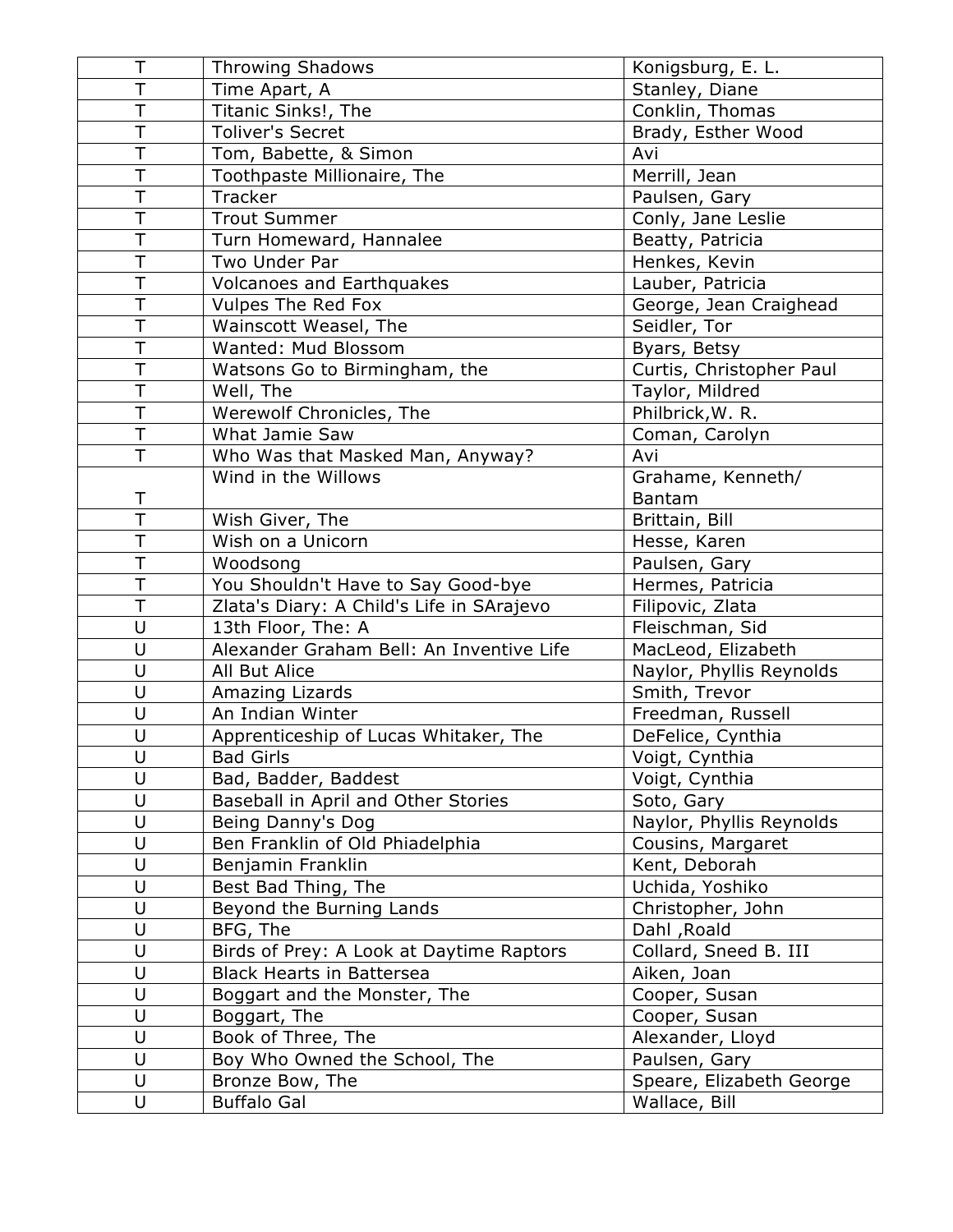| $\sf U$     | <b>Buffalo Hunt</b>                           | Freedman                    |
|-------------|-----------------------------------------------|-----------------------------|
| U           | Bye, Bye, Bali Kai                            | Luger, Harriett             |
| U           | Captain Grey                                  | Avi                         |
| U           | Case of the Lion Dance                        | Yep, Laurence               |
| $\cup$      | Cat Ate My Gymsuit, The                       | Danziger, Paula             |
| $\sf U$     | Cat Running                                   | Snyder, Zilpha Keatley      |
| $\cup$      | Catherine, Called Birdy                       | Cushman, Karen              |
| U           | Ceiling of Stars, A                           | Creel, Ann Howard           |
| U           | Charley Skedaddle                             | Beatty, Patricia            |
| U           | Child of the Wolves                           | Hall, Elizabeth             |
| U           | City Through the Ages                         | Steele, Philip              |
| U           | Cousins in the Castle                         | Wallace, Barbara Brooks     |
| U           | Crash                                         | Spinelli, Jerry             |
| U           | Crocodilians                                  | Short, Joan & Bird, Bettina |
| $\cup$      | Crowfoot                                      | Hacker, Carlotta            |
| U           | Dancing Carl                                  | Paulsen, Gary               |
| U           | Dangerous Wishes                              | Sleator, William            |
| U           | Different Beat, A                             | Boyd, Candy Dawson          |
| U           | Do The Funky Pickle                           | Spinelli, Jerry             |
| U           | Door in the Wall, The                         | De Angeli, Marguerite       |
| U           | Dreadful Future of Blossom Culp, The          | Peck, Richard               |
| $\sf U$     | Drew and the Homeboy Question                 | Armstrong, Robb             |
| U           | Earth to Matthew                              | Danziger, Paula             |
| $\sf U$     | Egypt Game, The                               | Snyder, Zilpha Keatley      |
| U           | Egypt: The Culture                            | Kalman, Bobbie              |
| U           | Egypt: The Land                               | Kalman, Bobbie              |
| U           | Egypt: The People                             | Kalman, Bobbie              |
| U           | Egyptian Town                                 | Steedman, Scott             |
| U           | Ella Enchanted                                | Carson Levine, Gail         |
| U           | Everyone Else's Parents Said Yes              | Danziger, Paula             |
| U           | Factory Through the Ages                      | Steele, Philip              |
| U           | Facts and Fictions of Minna Pratt, The        | MacLachlan, Patricia        |
| U           | Farm Through the Ages                         | Steele, Philip              |
| U           | Fastest Friend in the West, The               | Grove, Vicki                |
| U           | Fire in the Wind                              | Levin, Betty                |
| U           | First Ladies of the White House               | Skarmeas, Nancy             |
| $\mathsf U$ | First Ladies: Women Who Called the White      | Gormley, Beatrice           |
| U           | Fledgling, The                                | Langton, Jane               |
| U           | Flying With the Eagle, Racing the Great Bear: | Bruchac, Joseph             |
|             | Frances Hodgson Burnett: Beyond the Secret    | Carpenter, A. S. & Shirley, |
| U           | Gard                                          | Jean                        |
| $\cup$      | Frightful's Mountain                          | George, Jean Craighead      |
|             | Gathering of Days, A: A New England Girl's    |                             |
| U           | Journ                                         | Blos, Joan                  |
| U           | Georgia O'Keeffe                              | LaDoux, Rita C.             |
| U           | Geysers: When Earth Roars                     | Gallant, Roy/A First Book   |
| $\sf U$     | Ghost in the Tokaido Inn, The                 | Hoobler, Dorothy & Thomas   |
| $\mathsf U$ | Gift of the Girl Who Couldn't Hear, The       | Shreve, Susan               |
| U           | Ginger Pye                                    | Estes, Eleanor              |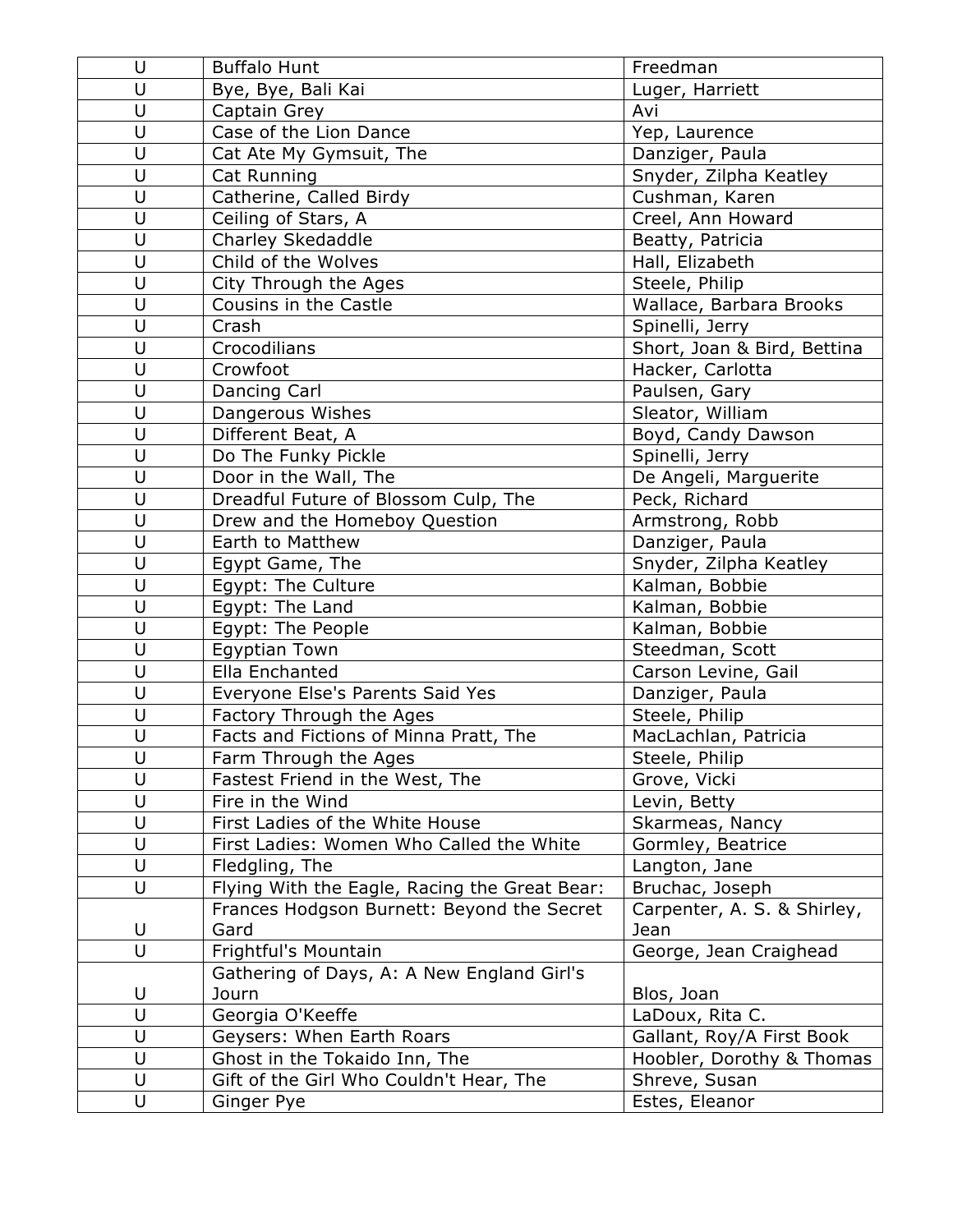| U           | Girl Called Boy, A                          | Hurmence, Belinda        |
|-------------|---------------------------------------------|--------------------------|
| U           | Girl In the Window, The                     | Yeo, Wilma               |
| U           | Girl Who Married the Moon, The: Tales from  | Bruchac, Joseph          |
| $\cup$      | Girl With the Silver Eyes, The              | Roberts, Willo Davis     |
| U           | Grace                                       | Walsh, Jill Paton        |
| U           | Grams, Her Boyfriend, My Family, and Me     | Derby, Pat               |
|             | Graven Images: Three Stories by Paul        |                          |
| U           | Fleischman                                  | Fleischman, Paul         |
| U           | Great Wheel, The                            | Lawson, Robert           |
| U           | Greece: The Culture                         | Kalman, Bobbie           |
| U           | Greece: The Land                            | Kalman, Bobbie           |
| U           | Greece: The People                          | Kalman, Bobbie           |
| U           | Gypsy Game, The                             | Snyder, Zilpha Keatly    |
| U           | Handful of Time, A                          | Pearson, Kit             |
| U           | Heat Is On, The                             | Tanaka, Shelley          |
| U           | Hitty: Her First Hundred Years              | Field, Rachel            |
| U           | House Through the Ages                      | Steele, Philip           |
| $\cup$      | I Am Regina                                 | Keehn, Sally             |
|             | If You Were There in 1492: Everyday Life in |                          |
| U           | the                                         | Brenner, Barbara         |
| U           | Incognito Mosquito Makes History            | Hass, E.A.               |
| U           | Jacob Have I Loved                          | Paterson, Katherine      |
| U           | Jaguars                                     | Green, Michael           |
| U           | Jericho's Journey                           | Wisler, G. Clifton       |
| U           | Journey Into Terror                         | Wallace, Bill            |
| U           | Journey to America                          | Levitin, Sonia           |
| U           | Journey to Topaz                            | Uchida, Yoshiko          |
| U           | Julie                                       | George, Jean Craighead   |
| U           | Julie of the Wolves                         | George, Jean Craighead   |
| U           | Julie's Wolf Pack                           | George, Jean Craighead   |
|             |                                             | Collier, James and       |
| $\sf U$     | Jump Ship to Freedom                        | Christopher              |
| U           | Jungle Book, The                            | Kipling, Rudyard         |
| U           | Justin Morgan Had a Horse                   | Henry, Marguerite        |
| U           | Kind of Thief, A                            | Alcock, Vivien           |
| U           | King of the Wind                            | Henry, Marguerite        |
| $\cup$      | Kneeknock Rise                              | Babbitt, Natalie         |
|             | Knots in My Yo-yo String: The Autobiography |                          |
| U           | of a                                        | Spinelli, Jerry          |
| U           | Lampfish of Twill, The                      | Lisle, Janet Taylor      |
| U           | Lyddie                                      | Paterson, Katherine      |
| $\cup$      | Make Like a Tree and Leave                  | Danziger, Paula          |
|             |                                             | Butts, Ellen & Schwartz, |
| U           | May Chinn: The Best Medicine                | Joyce                    |
| U           | Merlin and the Dragons                      | Yolen, Jane              |
| U           | Midnight Magic                              | Avi                      |
| U           | Miranda and the Movies                      | Kendall, Jane            |
| $\mathsf U$ | Mr. Revere and I                            | Lawson, Robert           |
| U           | Mustangs                                    | Gillespie, Lorrine       |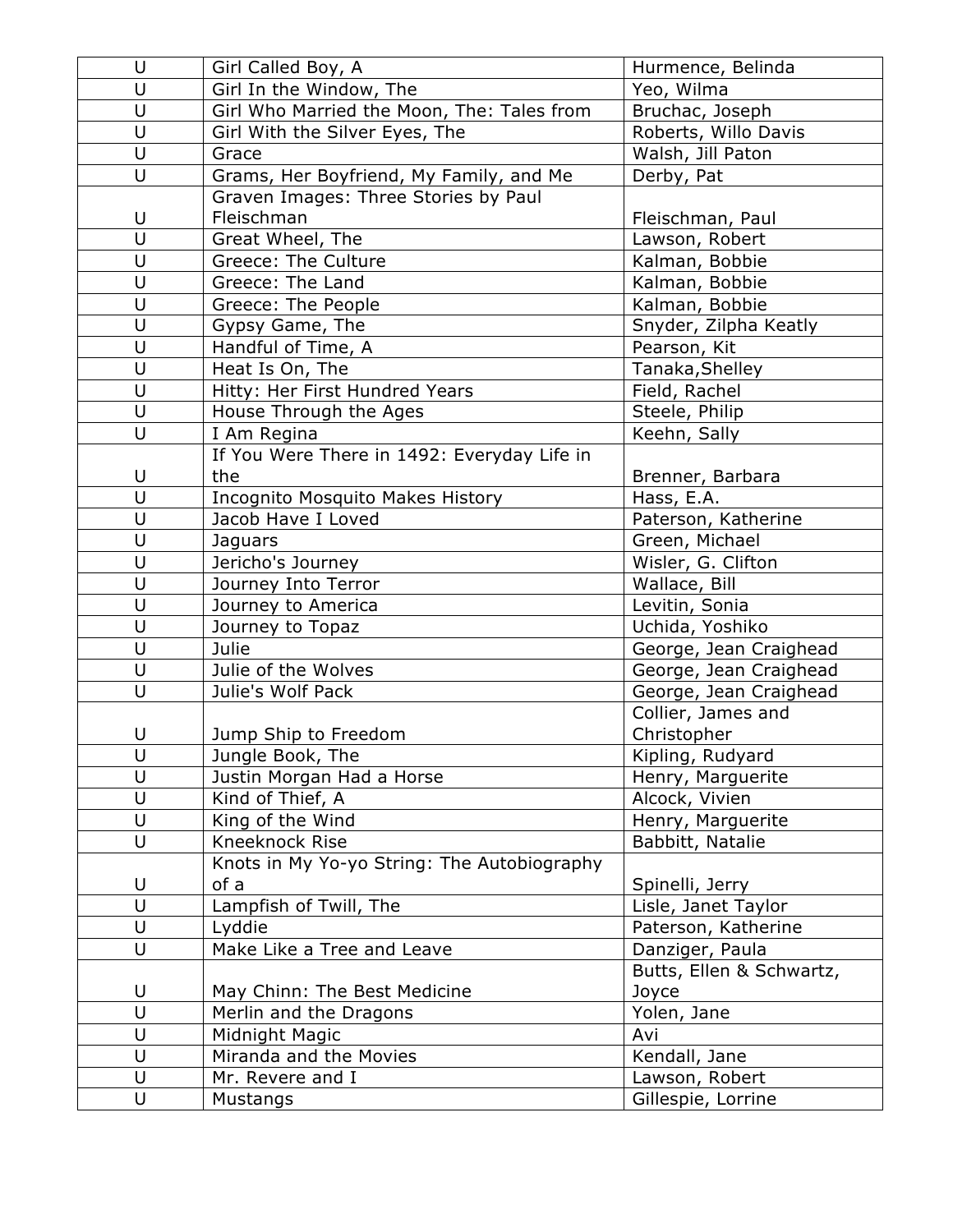| U           | My Side of the Mountain                       | George, Jean Craighead     |
|-------------|-----------------------------------------------|----------------------------|
| U           | Night Journeys                                | Avi                        |
| U           | Night of the Twisters                         | Ruckman, Ivy               |
| U           | Nobody's Family Is Going to Change            | Fitzhugh, Louise           |
| U           | North Star To Freedom                         | Gorrell, Gena K.           |
| U           | Nothing But The Truth                         | Avi                        |
| U           | Number the Stars                              | Lowry, Lois                |
| U           | Of Nightingales That Weep                     | Paterson, Katherine        |
| U           | Off the Map, The Journals of Lewis and Clark  | Roop, Peter and Connie     |
| U           | Once Upon a Time in Junior High               | Norment, Lisa              |
| U           | Onion John                                    | Krumgold, Joseph           |
| U           | Oprah Winfrey, A Voice for the People         | Brooks, Philip             |
| U           | Ordinary Genius, The Story of Albert Einstein | McPherson, Stephanie S.    |
| U           | Outrageously Alice                            | Naylor, Phyllis Reynolds   |
| U           | P.S. Longer Letter Later                      | Danziger, Paula            |
| U           | Park's Quest                                  | Paterson, Katherine        |
| U           | Peril in the Bessledorf Parachute Factory     | Naylor, Phyllis Reynolds   |
| U           | Perilous Road, The                            | Steele, William            |
| U           | Place in the Sun, A                           | Rubalcaba, Jill            |
| U           | Ragweed                                       | Avi                        |
| U           | Real Thief, The                               | Steig, William             |
| U           | Red Dog                                       | Wallace, Bill              |
|             | Remember the Ladies: The First Women's        |                            |
| U           | Rights                                        | Johnston, Norma            |
| U           | Report To the Principal's Office              | Spinelli, Jerry            |
| U           | Righteous Revenge of Artemis Bonner, The      | Myers, Walter Dean         |
| U           | River Apart, A                                | Sutherland, Robert         |
| U           | River Through the Ages                        | Steele, Philip             |
| U           | Road Through the Ages                         | Steele, Philip             |
| U           | Romeo and Juliet: Together at Last            | Avi                        |
| U           | Rosa Parks: My Story                          | Parks, Rosa                |
| U           | Search for Delicious, The                     | Babbitt, Natalie           |
| $\mathsf U$ | Secret Garden, The                            | Burnett, Frances H.        |
| U           | Shadow of a Bull                              | Wojciechowska, Maia        |
| U           | Sign of the Chrysanthemum, The                | Paterson, Katherine        |
| U           | Silk Route, The                               | Major, John S.             |
|             | Silverwing: How One Small Bat Became a        |                            |
| U           | Noble He                                      | Oppel, Kenneth             |
| U           | Sky Dogs                                      | Yolen, Jane                |
| U           | Some of the Kinder Planets                    | Wynne-Jones, Tim           |
| U           | Stay! Keeper's Story                          | Lowry, Lois                |
| U           | <b>Stealing Freedom</b>                       | Carbone, Lisa              |
|             | Stories From the Days of Christopher          |                            |
| U           | Columbus                                      | Young, R. A. & Dockrey, J. |
| U           | Stories Huey Tells, The                       | Young, R. A. & Dockrey, J. |
|             |                                               | Kittinger, Jo.S./ A First  |
| U           | Stories in Stone: The World of Animal Fossils | <b>Book</b>                |
| U           | Story of Harriet Tubman: Freedom, The         | Sterling, Dorothy          |
| U           | Stranger at the Window                        | Alcock, Vivien             |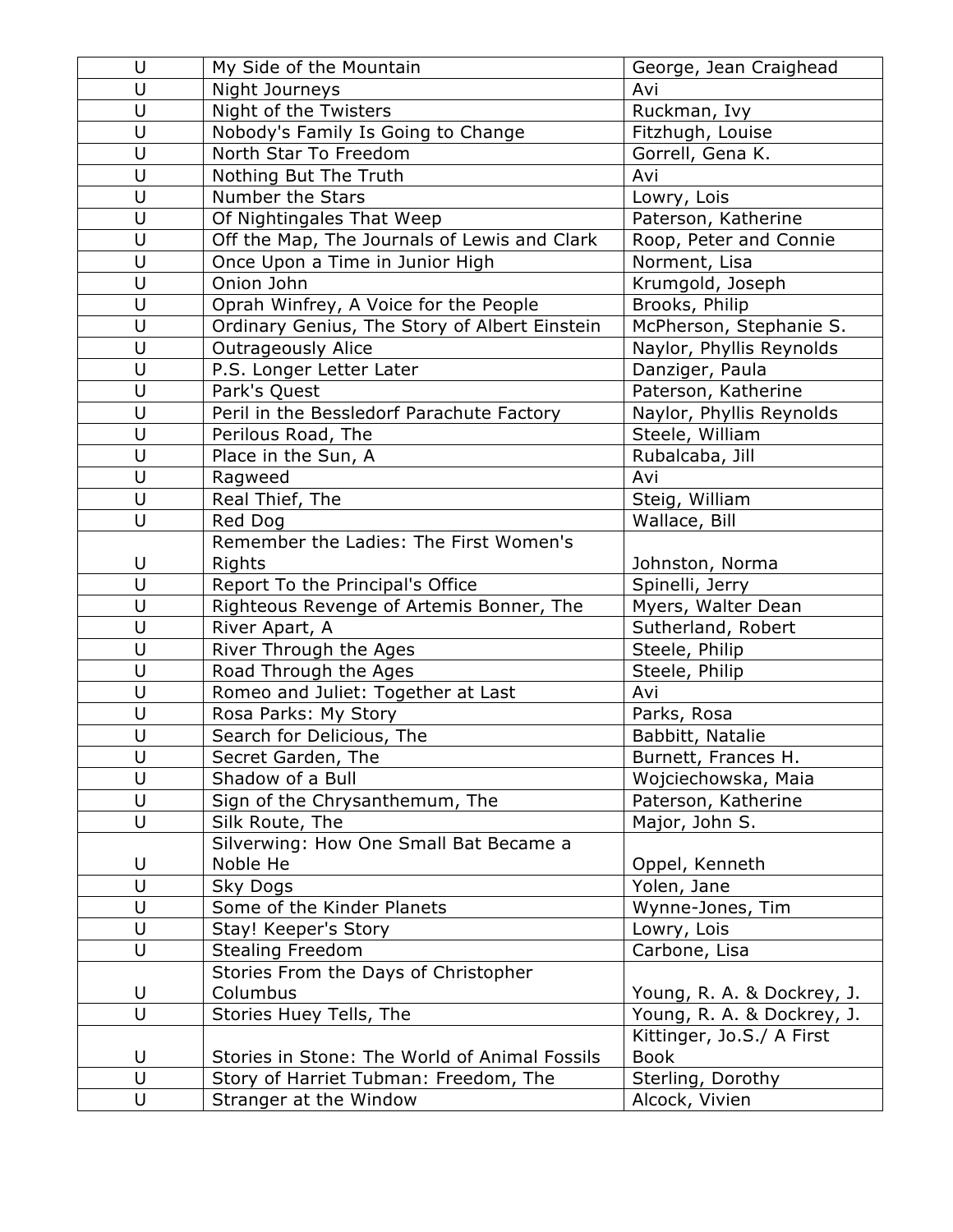| U                       | Stranger Came Ashore, A                   | Hunter, Mollie            |
|-------------------------|-------------------------------------------|---------------------------|
| U                       | Summer of the Swans, The                  | Byars, Betsy              |
| U                       | Talking Earth, The                        | George, Jean Craighead    |
| U                       | Tangerine                                 | Bloor, Edward             |
| $\cup$                  | Tarantula in My Purse, The                | George, Jean Craighead    |
| U                       | That Wild Berries Should Grow             | Whelan, Gloria            |
| $\cup$                  | Thomas Jefferson: Man with a Vision       | Crisman, Ruth             |
| $\cup$                  | Thunder Rolling in the Mountains          | O'Dell, Scott             |
| U                       | Tiltawhirl John                           | Paulsen, Gary             |
| U                       | Treasures in the Dust                     | Porter, Tracey            |
| $\cup$                  | <b>Tuck Everlasting</b>                   | Babbitt, Natalie          |
| U                       | <b>Tucket's Ride</b>                      | Paulsen, Gary             |
| $\cup$                  | Twenty and Ten                            | Bishop, Claire            |
|                         | Undying Glory: The Story of the           |                           |
| U                       | Massachusetts                             | Cox, Clinton              |
| U                       | View from Saturday, The                   | Konigsburg, E. L.         |
| $\cup$                  | Voyages of Dr. Doolittle, The             | Lofting, Hugh             |
| U                       | Wait Till Helen Comes                     | Downing Hahn, Mary        |
|                         |                                           | Collier, James and        |
| $\cup$                  | War Comes to Willy Freeman                | Christopher               |
| U                       | Who Put That Hair in My Toothbrush?       | Spinelli, Jerry           |
| U                       | Who Really Killed Cock Robin?             | George, Jean Craighead    |
| U                       | Winged Cat, The: A Tale of Ancient Egypt  | Lattimore, Deborah Nourse |
| $\cup$                  | Winter Room, The                          | Paulsen, Gary             |
| $\sf U$                 | Witchcraft of Salem Village, The          | Snyder, Zilpha Keatley    |
| U                       | Wizard of Oz, The                         | Baum, L. Frank            |
| U                       | Words                                     | Paulsen, Gary             |
| U                       | Wright Brothers, The                      | Sobol, Donald J.          |
| $\sf U$                 | Wringer                                   | Spinelli, Jerry           |
| V                       | 5 Novels                                  | Pinkwater, Daniel         |
| $\overline{\mathsf{V}}$ | Absolutely Normal Chaos                   | Creech, Sharon            |
| $\vee$                  | Alexander Graham Bell                     | Petrie, A. Roy            |
| $\mathsf V$             | American Revolution, The                  | Carter, Alden R.          |
| V                       | Amos Fortune: Free Man                    | Yates, Elizabeth          |
| V                       | And One For All                           | Nelson, Theresa           |
| V                       | Anna Is Still Here                        | Vos, Ida                  |
| $\vee$                  | Anne of Green Gables                      | Montgomery, L.M.          |
| V                       | Are All The Giants Dead?                  | Norton, Mary              |
| V                       | Around the World in a Hundred Years: From | Fritz, Jean               |
| $\vee$                  | Autumn Street                             | Lowry, Lois               |
| V                       | Bad Beginning, The                        | Snicket, Lemony           |
| V                       | Bearstone                                 | Hobbs, Will               |
| V                       | <b>Beauty</b>                             | Wallace, Bill             |
| $\vee$                  | Behind The Bedroom Wall                   | Williams, Laura E.        |
| V                       | Belle Prater's Boy                        | White, Ruth               |
| V                       | Beyond the Mango Tree                     | Zemser, Amy Bronwen       |
| V                       | Biggest Klutz in Fifth Grade, The         | Wallace, Bill             |
| $\vee$                  | Birthday Room, The                        | Henkes, Kevin             |
| V                       | Black Star, Bright Dawn                   | O'Dell, Scott             |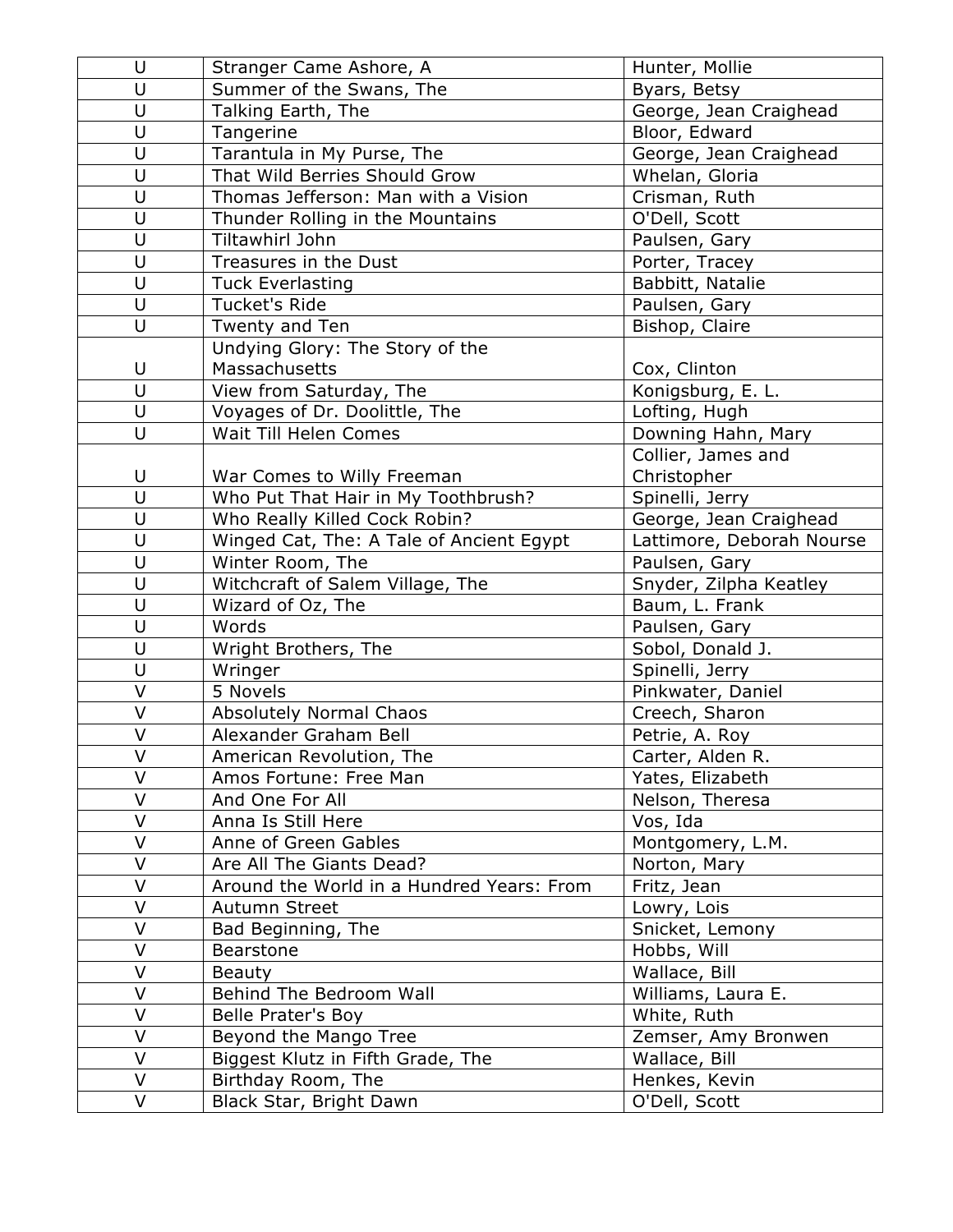| V      | Bloomability                                 | Creech, Sharon           |
|--------|----------------------------------------------|--------------------------|
| V      | <b>Blue Willow</b>                           | Gates, Doris             |
| V      | <b>Brady</b>                                 | Fritz, Jean              |
| $\vee$ | <b>Brain</b>                                 | You And Your Body        |
| V      | But I'll Be Back Again                       | Rylant, Cynthia          |
| V      | By the Great Horn Spoon!                     | Fleischman, Sid          |
| V      | Calico Bush                                  | Field, Rachel            |
| V      | Canyons                                      | Paulsen, Gary            |
| V      | Cay, The                                     | Taylor, Theodore         |
| V      | CD and the Giant Cat                         | Odgers, Darrel and Sally |
| V      | Chasing Redbird                              | Creech, Sharon           |
| V      | Choosing Up Sides                            | Ritter, John H.          |
| V      | Circle Unbroken, A                           | Hotze, Sollace           |
| V      | City of Gold & Lead, The                     | Christopher, John        |
| V      | Clay Marble, The                             | Ho, Minfong              |
| V      | Cold Shoulder Road                           | Aiken, Joan              |
| V      | <b>Come Morning</b>                          | Guccione, Leslil Davis   |
| V      | Come Sing, Jimmy Jo                          | Patterson, Katherine     |
| V      | <b>Dark Stairs</b>                           | Byars, Betsy             |
| V      | Daughter of the Mountains                    | Rankin, Louise           |
| V      | Death's Door                                 | Byars, Betsy             |
| V      | Dogsong                                      | Paulsen, Gary            |
| V      | Dragon Chronicles, The: Dragon's Milk        | Fletcher, Susan          |
| V      | Dragonsong                                   | McCaffrey, Anne          |
| V      | Drylongso                                    | Hamilton, Virginia       |
| V      | Dustland                                     | Hamilton, Virginia       |
| V      | Eyes of the Amaryllis, The                   | Babbitt, Natalie         |
| V      | Father Water, Mother Woods                   | Paulsen, Gary            |
| V      | <b>Favorite Greek Myths</b>                  | Konigsburg, E. L.        |
| V      | Fighting Ground, The                         | Avi                      |
| V      | Final Freedom, The                           | Wallace, Bill            |
| V      | Foster's War                                 | Reeder, Carolyn          |
| V      | Franklin Delano Roosevelt                    | Freedman, Russell        |
| V      | Gathering of Flowers, A                      | Thomas, Joyce Carol      |
| V      | Gathering, The                               | Hamilton, Virginia       |
| V      | Get on Board: The Story of. Underground R.R. | Haskins, Jim             |
| V      | Getting Lincoln's Goat                       | Goldman, E. M.           |
| V      | Ghost Belonged to Me, The                    | Peck, Richard            |
| V      | Gib Rides Home                               | Snyder, Zilpha Keatley   |
| V      | Gone-Away Lake                               | Enright, Elizabeth       |
| V      | Good-Bye, Billy Radish                       | Skurzynski, Gloria       |
| V      | Goodbye, Vietnam                             | Whelan, Gloria           |
| V      | Goody Hall                                   | Babbitt, Natalie         |
| V      | Grab Hands and Run                           | Temple, Frances          |
| V      | Green Book, The                              | Walsh, Jill Paton        |
| V      | Habibi                                       | Nye, Naomi Shihab        |
| V      | Harris and Me                                | Paulsen, Gary            |
| V      | Harry Potter and the Chamber of Secrets      | Rowling, J. K.           |
| V      | Harry Potter and the Goblet of Fire          | Rowling, J. K.           |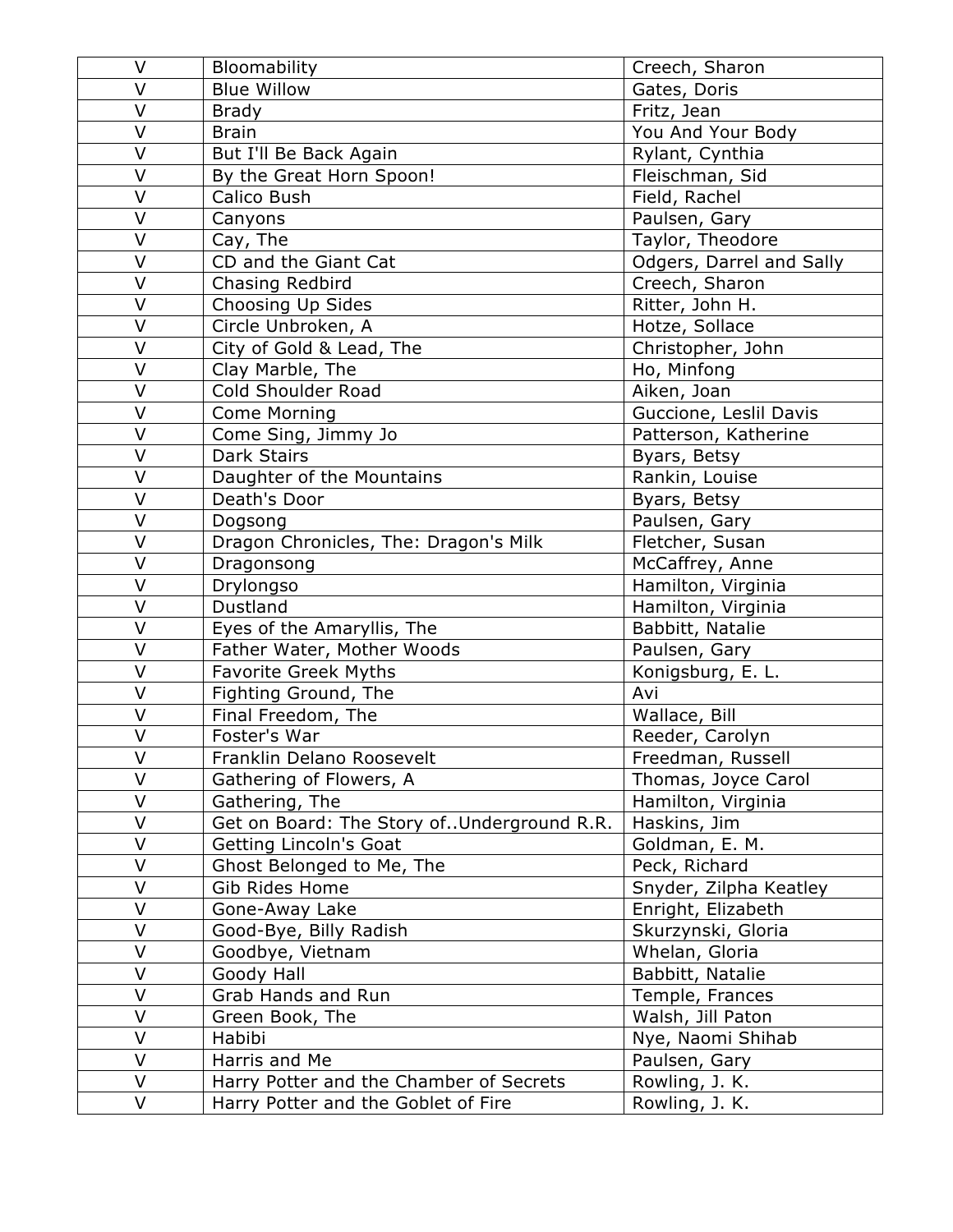| $\vee$                  | Harry Potter and the Prisoner of Azkaban | Rowling, J. K.               |
|-------------------------|------------------------------------------|------------------------------|
| V                       | Harry Potter and the Sorcerer's Stone    | Rowling, J. K.               |
| $\overline{V}$          | Hobby, Find Your Fate                    | Yolen, Jane                  |
| V                       | Holes                                    | Sachar, Louis                |
| $\overline{\mathsf{V}}$ | House of Dies Drear                      | Hamilton, Virginia           |
| V                       | I Rode a Horse of Milk White Jade        | Wilson, Diane Lee            |
| V                       | If I Forget, You Remember                | Williams, Carol Lynch        |
| V                       | Incident at Hawk's Hill                  | Eckert, Allen W.             |
| V                       | Incredible Journey The                   | Burnford, Sheila             |
| V                       | Island of the Blue Dolphins              | O'Dell, Scott                |
| V                       | Jingo Django                             | Fleischman, Sid              |
| V                       | Jip His Story                            | Paterson, Katherine          |
|                         |                                          | World Leaders: Past and      |
| V                       | John F. Kennedy                          | Present                      |
|                         |                                          | Anderson, Peter/A First      |
| V                       | John James Audubon: Wildlife Artist      | <b>Book</b>                  |
| V                       | Joseph: 1861 - A Rumble of War           | Pryor, Bonnie                |
| $\overline{\mathsf{V}}$ | Journey Home                             | Uchida, Yoshika              |
| V                       | journey Outside                          | Steele, Mary Q.              |
| V                       | Journey to an 800 Number                 | Konigsburg, E. L.            |
| V                       | Keep Smiling Through                     | Rinaldi, Ann                 |
| V                       | Keeping Room, The                        | Myers, Anna                  |
| V                       | Letters from Camp A Mystery              | Klise, Kate                  |
| V                       | Lincoln: A Photobiography                | Freedman, Russell            |
| V                       | Long Way from Chicago, A                 | Peck, Richard                |
| V                       | Manatee, The                             | Silverstein, A. and Nunn, L. |
| V                       | Maniac Magee                             | Spinelli, Jerry              |
| $\overline{\mathsf{V}}$ | Many Waters                              | L'Engle, Madeleine           |
| V                       | Marian Anderson: Singer                  | Tedards, Anne                |
| V                       | Maze, The                                | Hobbs, Will                  |
| $\overline{\mathsf{V}}$ | Merlin, A Wizard is Born                 | Yolen, Jane                  |
| V                       | Midnight Horse, The                      | Fleischman, Sid              |
| V                       | Monkey Island                            | Fox, Paula                   |
| V                       | Mrs. Frisby and the Rats of NIMH         | O'Brien, Robert C.           |
| V                       | Music of Dolphins, The                   | Hesse, Karen                 |
| V                       | My Brother, My Sister, and I             | Watkins, Yoko Kawashima      |
| V                       | My Name is Not Angelica                  | Dell, Scott                  |
| V                       | My Wartime Summers                       | Cutler, Jane                 |
| V                       | Night Birds on Nantucket                 | Aiken, Joan                  |
| V                       | Not That I Care                          | Vail, Rachel                 |
| V                       | Old Yeller                               | Gipson, Fred                 |
| V                       | On The Far Side Of The Mountain          | George, Jean Craighead       |
| V                       | One More River                           | Banks, Lynne Reid            |
| V                       | Pleasing the Ghost                       | Creech, Sharon               |
| V                       | Pocket Full of Seeds, A                  | Sachs, Marilyn               |
| V                       | Pool of Fire, The                        | Christopher, John            |
|                         |                                          | Barnes, Joyce Annette        |
| V                       | Promise Me the Moon                      | <b>Barnes</b>                |
| V                       | Rainbow People, The                      | Yep, Laurence                |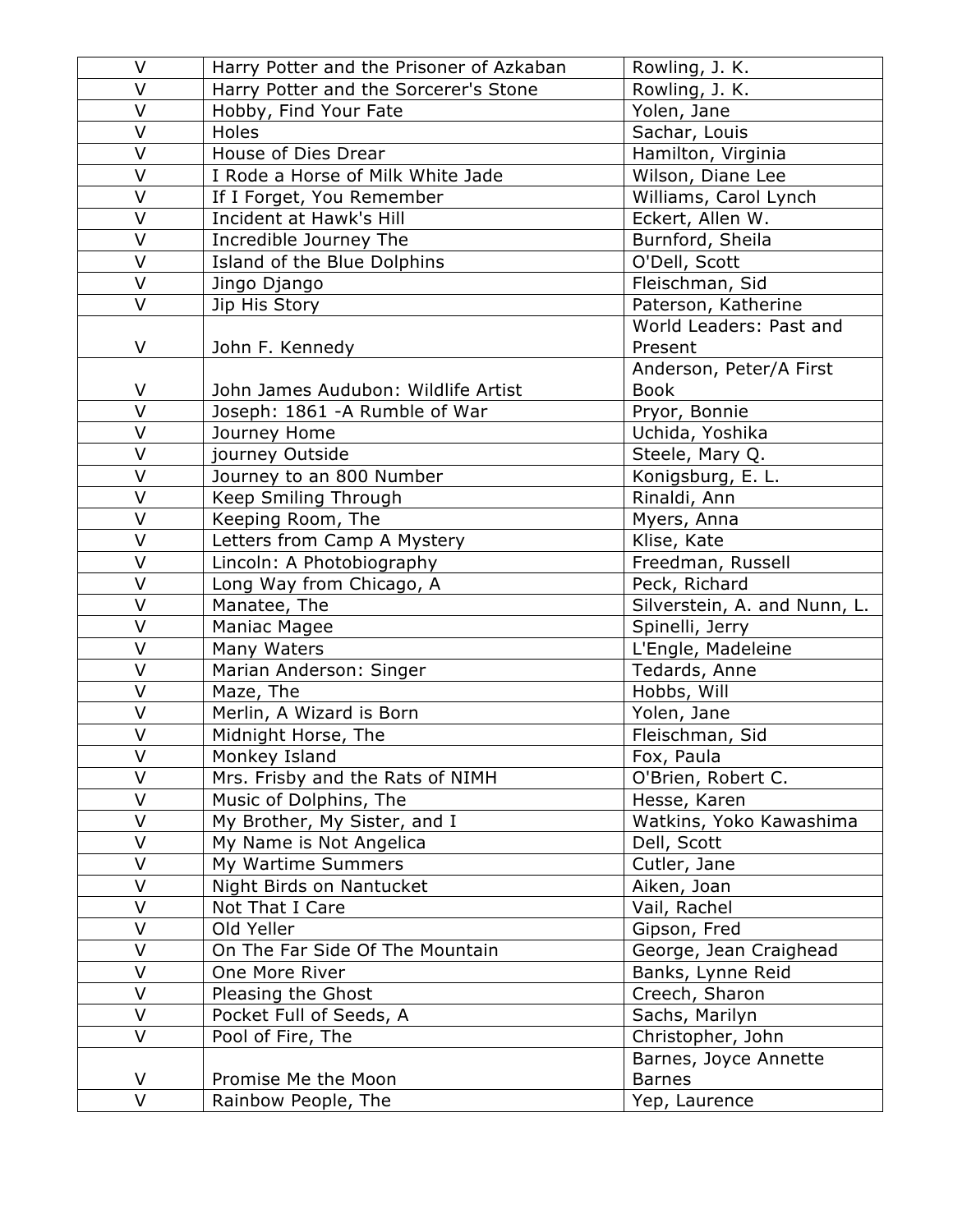| $\vee$                  | Rascal                                      | North, Sterling         |
|-------------------------|---------------------------------------------|-------------------------|
| V                       | Remarkable Journey of Prince Jen, The       | Alexander, Lloyd        |
| V                       | Riddle of the Rosetta Stone, The            | Giblin, James Cross     |
| V                       | Root Cellar, The                            | Lunn, Janet             |
| $\vee$                  | <b>Scared Stiff</b>                         | Malcolm, Jahnna N.      |
| V                       | Secret of Nimh, The                         | Brien, Robert C.        |
| V                       | Silent to the Bone                          | Konigsburg, E. L.       |
| V                       | Skateway to Freedom                         | Alma, Ann               |
| V                       | So Far From the Bamboo Grove                | Watkins, Yoko Kawashima |
| V                       | Sojourner Truth: Ain't I a Woman?           | McKissack, Patricia     |
| V                       | Soldier's Heart                             | Paulsen, Gary           |
| V                       | <b>SOS Titanic</b>                          | Bunting, Eve            |
| V                       | Stealing Home: The Story of Jackie Robinson | Denenberg, Barry        |
| $\vee$                  | Tent, The                                   | Paulsen, Gary           |
| V                       | Thief in the Village, A                     | Berry, James            |
| V                       | Thief of Hearts                             | Yep, Laurence           |
| V                       | Tom's Midnight Garden                       | Pearce, Philippa        |
| $\mathsf{V}$            | Tree by Leaf                                | Voigt, Cynthia          |
| V                       | Troubling a Star                            | L'Engle, Madeleine      |
| V                       | True Confessions of Charlotte Doyle, The    | Avi                     |
| $\overline{\mathsf{V}}$ | Twenty-One Balloons, The                    | DuBois, William         |
| V                       | Underground Railroad, The                   | Bial, Raymond           |
| V                       | <b>Walk Two Moons</b>                       | Creech, Sharon          |
| $\overline{\mathsf{V}}$ | Wanderer, The                               | Creech, Sharon          |
| V                       | Watchers: Island                            | Lerangis, Peter         |
| $\vee$                  | Watchers: J.D.                              | Lerangis, Peter         |
| $\vee$                  | Watchers: Lab 6                             | Lerangis, Peter         |
| V                       | Watchers: Last Stop                         | Lerangis, Peter         |
| V                       | Watchers: Rewind                            | Lerangis, Peter         |
| V                       | Watchers: War                               | Lerangis, Peter         |
| V                       | Westing Game, The                           | Raskin, Ellen           |
| V                       | Wflliwaw!                                   | Bodoff, Tom             |
| V                       | When the Tripods Came                       | Christopher, John       |
| V                       | White Mountain, The                         | Christopher, John       |
| V                       | Wind in the Door, A                         | L'Engle, Madeleine      |
| V                       | Window, The                                 | Ingold, Jeanette        |
| $\overline{V}$          | Witches of Worm, The                        | Jackson, Shirley        |
| V                       | Wolves of Willoughby Chase, The             | Aiken, Joan             |
| V                       | Words of Stone                              | Henkes, Kevin           |
| V                       | Wrinkle in Time, A                          | L'Engle, Madeleine      |
| V                       | Yolonda's Genius                            | Fenner, Carol           |
| W                       | Across the Lines                            | Reeder, Carolyn         |
| W                       | After the Dancing Days                      | Rostkowski, Margaret I  |
| W                       | After the War                               | Matas, Carol            |
| W                       | An Island Far from Home                     | Donahue, John           |
| W                       | Anne Frank: Life in Hiding                  | Hurwitz, Johanna        |
| W                       | Arkadians, The                              | Alexander, Lloyd        |
| W                       | Banished, The                               | Levin, Betty            |
| W                       | Between the Dragon and the Eagle            | Schneider, Mical        |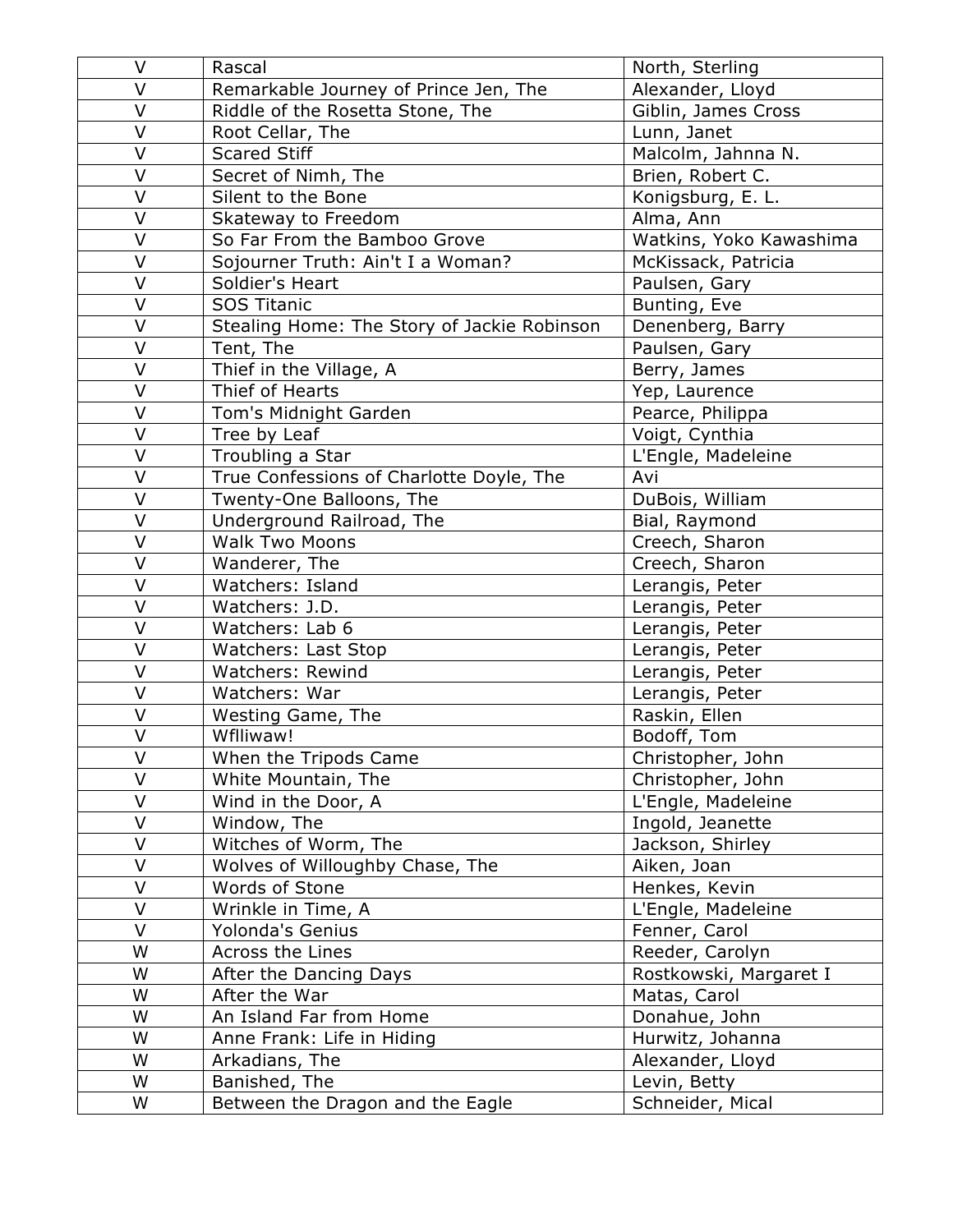| W | Black Pearl, The                             | O'Dell, Scott             |
|---|----------------------------------------------|---------------------------|
| W | <b>Blue Heron</b>                            | Avi                       |
| W | Blue-Eyed Daisy, A                           | Rylant, Cynthia           |
| W | Call Me Francis Tucker                       | Paulsen, Gary             |
| W | Castle of Llyr, The                          | Alexander, Lloyd          |
| W | Child of the Owl                             | Yep, Laurence             |
| W | Christa McAuliffe: Teacher in Space          | Naden, Corinne J. & Blu   |
| W | Danger In Quicksand Swamp                    | Wallace, Bill             |
| W | Dicey's Song                                 | Voigt, Cynthia            |
| W | Dog in The Freezer, The                      | Mazer, Harry              |
| W | Dragon Cauldron                              | Yep, Laurence             |
| W | Dragon of the Lost Sea                       | Yep, Laurence             |
| W | Dragon Steel                                 | Yep, Laurence             |
| W | Dragon War                                   | Yep, Laurence             |
| W | Dragon Wings                                 | Yep, Laurence             |
| W | Dragon's Gate                                | Yep, Laurence             |
| W | Dragonwings                                  | Yep, Laurence             |
|   | Easter Island: Giant Stone Statues Tell of a |                           |
| W | <b>Rich</b>                                  | Arnold Caroline           |
| W | Eleanor Roosevelt, A Life of Discovery       | Freedman, Russell         |
| W | Exploring an Ocean Tide Pool                 | Bendick, Jeanne           |
|   |                                              | Avery, Susan & Skinner,   |
| W | Extraordinary American Indians               | Linda                     |
|   | Extraordinary Black Americans: From Colonial |                           |
| W | to                                           | Altman, Susan             |
| W | Extraordinary Jewish Americans               | Brooks, Philip            |
| W | Extraordinary People with Disabilities       | Kent, D. & Quinlan, K. A. |
| W | Extraordinary Women in Politics              | Gutatta, Charles          |
| W | Extraordinary Women Journalists              | Price-Groff, Claire       |
| W | Extraordinary Women of Medicine              | Stille, Darlene R.        |
| W | Extraordinary Women of the American West     | Alter, Judy               |
| W | <b>Extraordinary Women Scientists</b>        | Stille, Darlene R,        |
| W | Extraordinary Young People                   | Brill, Marlene Targ       |
| W | Eye, the Ear, and the Arm, The               | Farmer, Nancy             |
| W | Face to Face                                 | Bauer, Marion Dane        |
| W | Garden of Eden Motel, The                    | Hamilton, Morse           |
| W | Girt From Yamhill, A                         | Cleary, Beverly           |
| W | Gone from Home                               | Johnson, Angela           |
|   | Grand Canyon Journey, A: Tracing Time in     | Anderson, Peter/A First   |
| W | Stone                                        | <b>Book</b>               |
| W | <b>Great Whales: The Gentle Giants</b>       | Lauber, Patricia          |
| W | Guardian of the Dark                         | Spencer, Bev              |
| W | Honorable Prison, The                        | Becerra de Jenkins, Lyll  |
| W | Hope Was Here                                | Bauer, Joan               |
| W | House on Mango Street, The                   | Cisneros, Sandra          |
| W | I Am A Star: Child of the Holocaust          | Auerbacher, Inge          |
| W | In Search of the Grand Canyon                | Fraser, Mary Ann          |
| W | Iron Ring, The                               | Alexander, Lloyd          |
| W | Jack's New Power: Stories From a Caribbean   | Gantos, Jack              |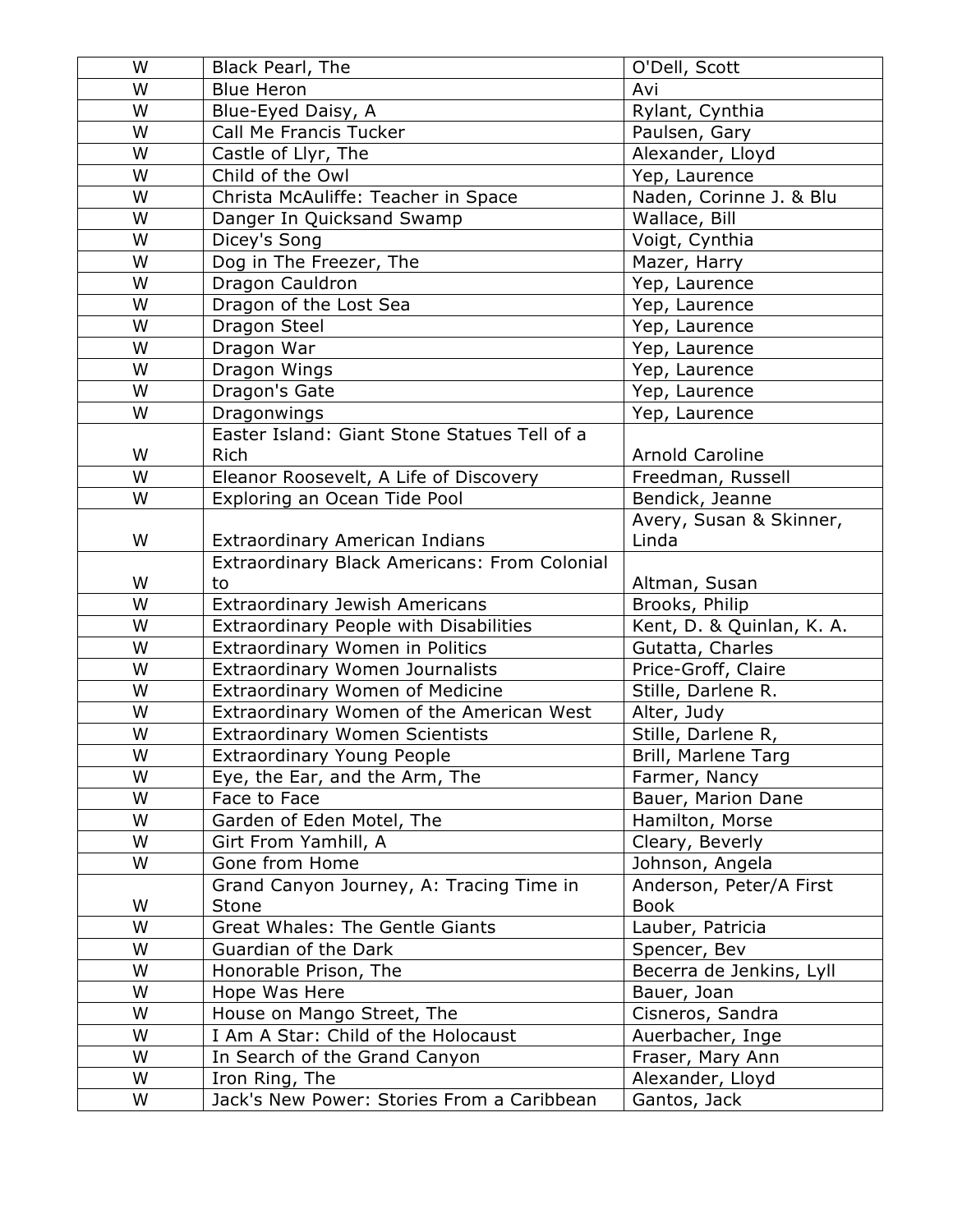|   | Year                                           |                          |
|---|------------------------------------------------|--------------------------|
| W | John A Macdonald                               | Waite, Peter B.          |
| W | Kiss the Dust                                  | Laird, Elizabeth         |
| W | Letters to Julia                               | Holmes, Barbara Ware     |
| W | Life and Words of Martin Luther King, Jr., The | Peck, Ira                |
| W | Lion, the Witch and the Wardrobe               | Lewis, C. S.             |
| W | <b>Local News</b>                              | Soto, Gary               |
| W | Lost Garden, The                               | Yep, Laurence            |
| W | Louis Riell                                    | Neering, Rosemary        |
| W | Magical Adventures of Pretty Pearl, The        | Hamilton, Virginia       |
| W | Mama, Let's Dance                              | Hermes, Patricia         |
| W | Mark Twain                                     | Cox, Clinton             |
| W | Maya Angelou: Greeting the Morning             | King, Sarah E.           |
| W | Meteorite!: The Last Days of the Dinosaurs     | Norris, Richard          |
| W | <b>Missing May</b>                             | Rylant, Cynthia          |
| W | <b>Moccasin Trail</b>                          | McGraw, Eloise           |
| W | Moon Bridge, The                               | Savin, Marcia            |
|   | Moon Over Tennessee: A Boy's Civil War         |                          |
| W | Journal                                        | Crist-Evans, Craig       |
| W | Mouse Rap, The                                 | Myers, Walter Dean       |
| W | Mr. Lincoln's Drummer                          | Wisler, G. Clifton       |
| W | My Own Two Feet                                | Cleary, Beverly          |
| W | <b>Nellie McClung</b>                          | Benham, Mary Lile        |
| W | Newbery Halloween, A: A Dozen Scary Stories    | Greenberg, Martin H. &   |
| W | Night Flyers, The                              | Jones, Elizabeth McDavid |
| W | Nightjohn                                      | Paulsen, Gary            |
| W | Orphan Train Adventures:                       | Nixon, Joan Lowery       |
| W | Orphan Train Adventures: Caught in the Act     | Nixon, Joan Lowery       |
|   | Orphan Train Adventures: Dangerous             |                          |
| W | Promise, A                                     | Nixon, Joan Lowery       |
|   | Orphan Train Adventures: In the Face of        |                          |
| W | Danger                                         | Nixon, Joan Lowery       |
| W | Orphan Train Adventures: Keeping Secrets       | Nixon, Joan Lowery       |
| W | Orphan Train Adventures: Place to Belong, A    | Nixon, Joan Lowery       |
| W | Our Endangered Planet (Oceans)                 | Hoff, M. and Rodgers, M. |
| W | People Could Fly, American Black Folktales     | Hamilton, Virginia       |
| W | Phantom Tollbooth, The                         | Juster, Norton           |
| W | Phoenix Rising                                 | Hesse, Karen             |
| W | Pine Hollow: Changing Leads                    | Bryant, Bonnie           |
| W | Pine Hollow: Conformation Faults               | Bryant, Bonnie           |
| W | Pine Hollow: Reining In                        | Bryant, Bonnie           |
| W | Pine Hollow: The Long Ride                     | Bryant, Bonnie           |
| W | Pine Hollow: The Trail Home                    | Bryant, Bonnie           |
|   | Pride of Puerto Rico: The Life of Roberto      |                          |
| W | Clement                                        | Walker, Robert Paul      |
| W | Proud Taste For Scarlet And Miniver            | Konigsburg, E. L.        |
| W | Red Cap                                        | Wisler, G. Clifton       |
| W | Ring of Endless Light, A                       | L'Engle, Madeleine       |
| W | Roll of Thunder, Hear My Cry                   | Taylor, Mildred          |